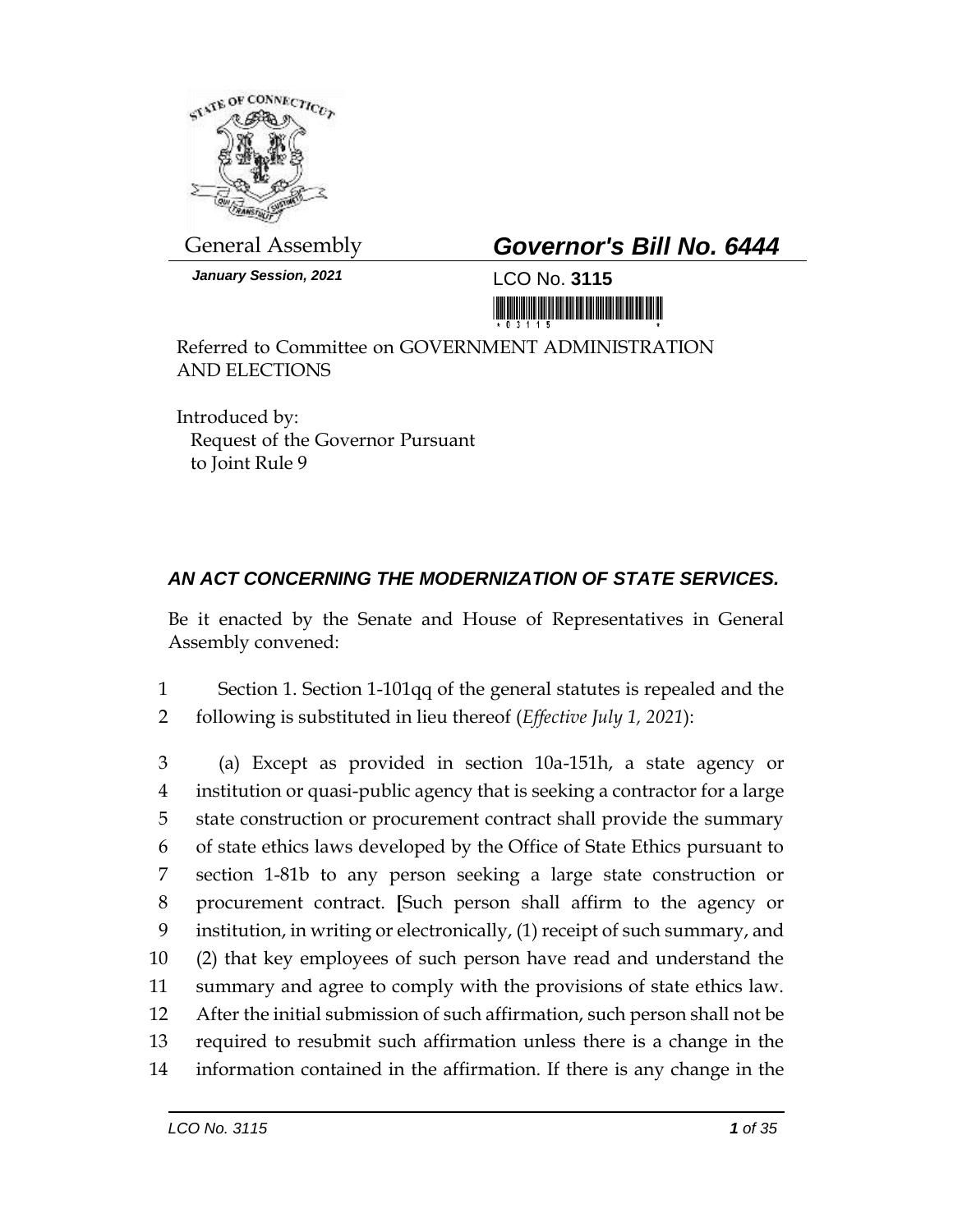information contained in the most recently filed affirmation, such person shall submit an updated affirmation either (A) not later than thirty days after the effective date of any such change, or (B) upon the submittal of any new bid or proposal, whichever is earlier.**]** No state agency or institution or quasi-public agency shall **[**accept a bid or proposal for**]** enter into a large state construction or procurement contract **[**without such affirmation**]** unless such contract contains a representation that the chief executive officer or authorized signatory of 23 the contract and all key employees of such officer or signatory have read 24 and understood the summary and agree to comply with the provisions of state ethics law.

 (b) Except as provided in section 10a-151h, prior to entering into a 27 contract with any subcontractors or consultants, each large state construction or procurement contractor shall **[**(1)**]** provide the summary of state ethics laws described in subsection (a) of this section to all subcontractors and consultants. **[**, and (2) obtain an affirmation from each subcontractor and consultant that such subcontractor and consultant has received such summary and key employees of such subcontractor and consultant have read and understand the summary and agree to comply with its provisions. The contractor shall provide such affirmations to the state agency, institution or quasi-public agency not later than fifteen days after the request of such agency, institution or quasi-public agency for such affirmation.**]** Each contract entered into with a subcontractor or consultant on or after July 1, 2021, shall include 39 a representation that each subcontractor or consultant and the key 40 employees of such subcontractor or consultant have read and 41 understood the summary and agree to comply with the provisions of state ethics law. Failure to **[**submit such affirmations in a timely manner**]** include such representations in such contracts with subcontractors or 44 consultants shall be cause for termination of the large state construction or procurement contract.

 (c) Each contract with a contractor, subcontractor or consultant described in subsection (a) or (b) of this section shall incorporate such summary by reference as a part of the contract terms.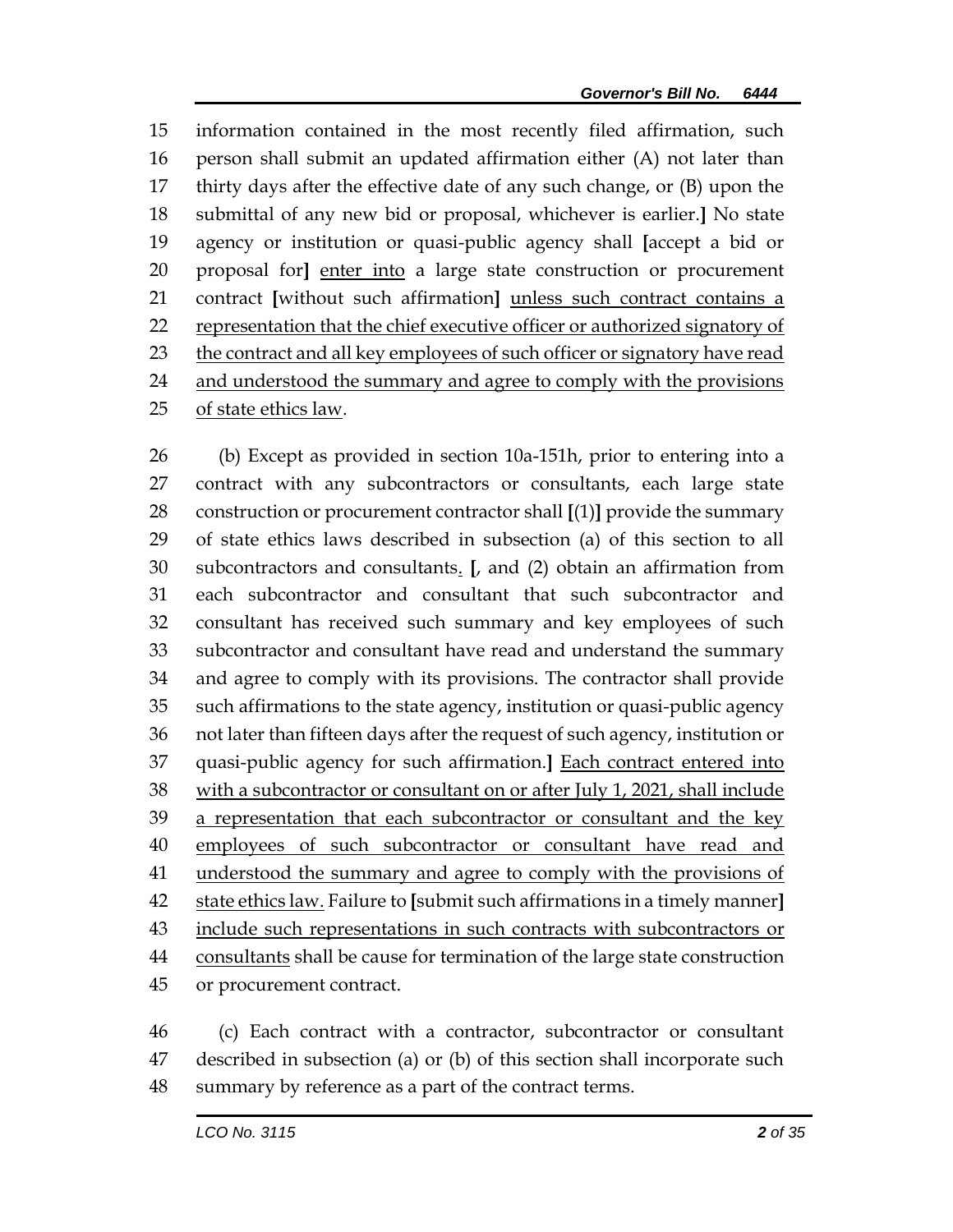Sec. 2. Section 4-252 of the general statutes is repealed and the following is substituted in lieu thereof (*Effective July 1, 2021*):

 (a) Except as provided in section 10a-151f, on and after July 1, **[**2006**]** 2021, no state agency or quasi-public agency shall execute a large state contract unless **[**the state agency or quasi-public agency obtains the written or electronic certification**]** such contract contains the representation described in this section. **[**Each such certification shall be sworn as true to the best knowledge and belief of the person signing the certification, subject to the penalties of false statement. If there is any change in the information contained in the most recently filed certification, such person shall submit an updated certification either (1) not later than thirty days after the effective date of any such change, or (2) upon the submittal of any new bid or proposal for a large state contract, whichever is earlier. Such person shall also submit to the state agency or quasi-public agency an accurate, updated certification not later than fourteen days after the twelve-month anniversary of the most recently filed certification or updated certification.**]**

 (b) The official or employee of such state agency or quasi-public agency who is authorized to execute state contracts shall **[**certify**]** 68 represent that the selection of the most qualified or highest ranked person, firm or corporation was not the result of collusion, the giving of a gift or the promise of a gift, compensation, fraud or inappropriate influence from any person.

 (c) Any principal or key personnel of the person, firm or corporation submitting a bid or proposal for a large state contract shall **[**certify**]** represent:

75 (1) That no gifts were made by  $(A)$  such person, firm, corporation,  $(B)$  any principals and key personnel of the person, firm or corporation, who participate substantially in preparing bids, proposals or negotiating state contracts, or (C) any agent of such person, firm, corporation or principals and key personnel, who participates substantially in preparing bids, proposals or negotiating state contracts,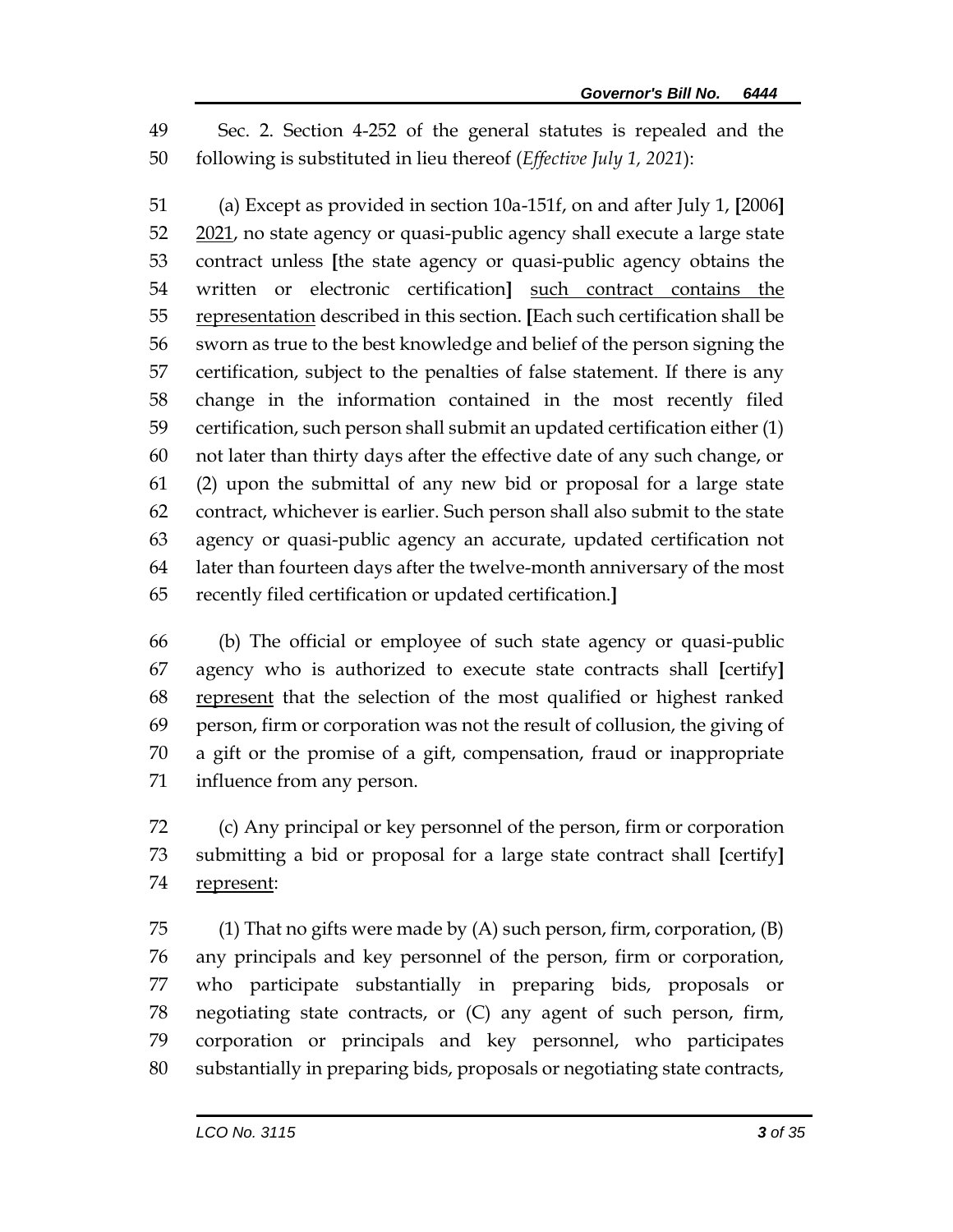to (i) any public official or state employee of the state agency or quasi- public agency soliciting bids or proposals for state contracts, who participates substantially in the preparation of bid solicitations or requests for proposals for state contracts or the negotiation or award of state contracts, or (ii) any public official or state employee of any other state agency, who has supervisory or appointing authority over such state agency or quasi-public agency;

 (2) That no such principals and key personnel of the person, firm or corporation, or agent of such person, firm or corporation or principals and key personnel, knows of any action by the person, firm or corporation to circumvent such prohibition on gifts by providing for any other principals and key personnel, official, employee or agent of the person, firm or corporation to provide a gift to any such public official or state employee; and

 (3) That the person, firm or corporation is submitting bids or proposals without fraud or collusion with any person.

 (d) Any bidder or proposer that does not **[**make the certification**]** agree to the representations required under this section shall be **[**disqualified**]** rejected and the state agency or quasi-public agency shall award the contract to the next highest ranked proposer or the next lowest responsible qualified bidder or seek new bids or proposals.

- (e) Each state agency and quasi-public agency shall include in the bid specifications or request for proposals for a large state contract a notice of the **[**certification**]** representation requirements of this section.
- Sec. 3. Section 4-252a of the general statutes is repealed and the following is substituted in lieu thereof (*Effective July 1, 2021*):

 (a) For purposes of this section, "state agency" and "quasi-public agency" have the same meanings as provided in section 1-79, "large state contract" has the same meaning as provided in section 4-250 and "entity" means any corporation, general partnership, limited partnership, limited liability partnership, joint venture, nonprofit organization or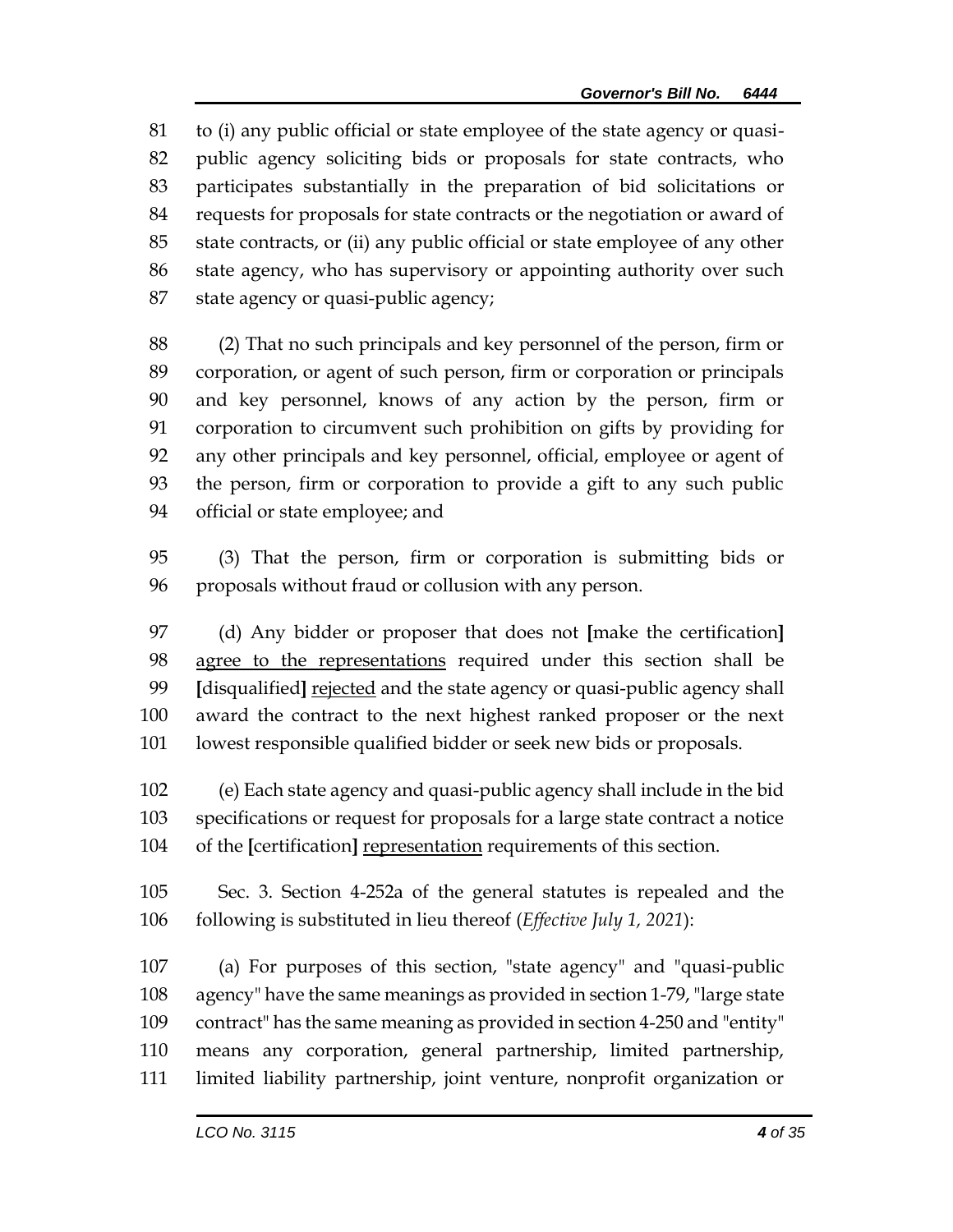other business organization whose principal place of business is located outside of the United States, but excludes any United States subsidiary of a foreign corporation.

 (b) No state agency or quasi-public agency shall enter into any large state contract, or amend or renew any such contract with any entity **[**who (1) has failed to submit a written certification indicating whether or not such entity has**]** unless such contract contains a representation 119 that such entity has not made a direct investment of twenty million dollars or more in the energy sector of Iran on or after October 1, 2013, as described in Section 202 of the Comprehensive Iran Sanctions, Accountability and Divestment Act of 2010, **[**or has**]** and has not increased or renewed such investment on or after said date. **[**, or (2) has submitted a written certification indicating that such entity has made such an investment on or after October 1, 2013, or has increased or renewed such an investment on or after said date. Each such certification shall be sworn as true to the best knowledge and belief of the entity signing the certification, subject to the penalties of false statement.**]**

 (c) Each state agency and quasi-public agency shall include in the bid specifications or request for proposals for a large state contract a notice of the **[**certification**]** representation requirements of this section. **[**Prior to submitting a bid or proposal for a large state contract, each bidder or proposer who is an entity shall submit a certification that such bidder or proposer has or has not made an investment as described in subsection (b) of this section.**]**

 (d) Any entity **[**who**]** that makes a good faith effort to determine whether such entity has made an investment described in subsection (b) of this section shall not be subject to the penalties of false statement pursuant to this section. A "good faith effort" for purposes of this subsection includes a determination that such entity is not on the list of persons who engage in certain investment activities in Iran created by the Department of General Services of the state of California pursuant to Division 2, Chapter 2.7 of the California Public Contract Code.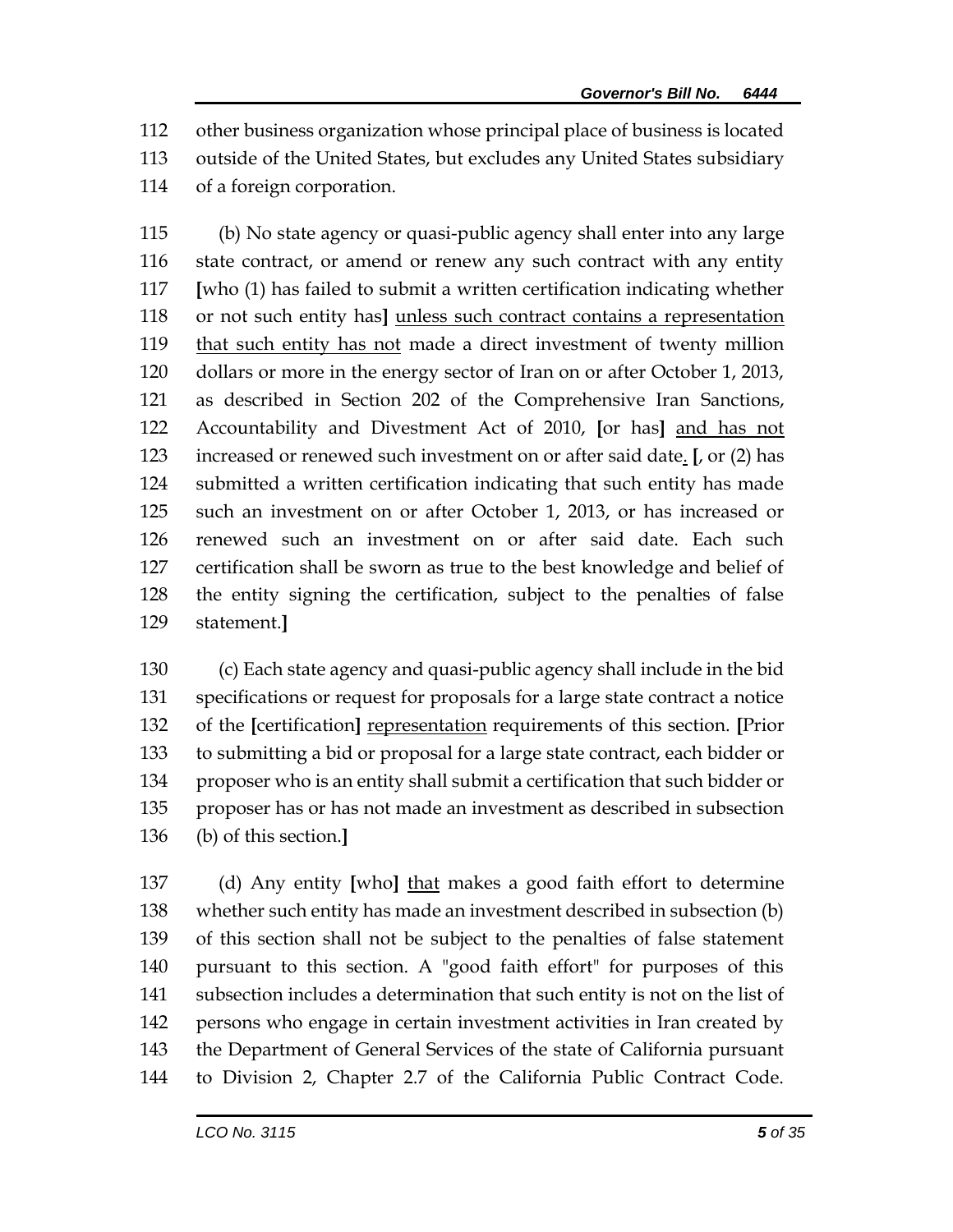Nothing in this subsection shall be construed to impair the ability of the state agency or quasi-public agency to pursue a breach of contract action for any violation of the provisions of the contract.

 (e) The provisions of this section shall not apply to any contract of the Treasurer as trustee of the Connecticut retirement plans and trust funds, as defined in section 3-13c, provided nothing in this subsection shall be construed to prevent the Treasurer from performing his or her fiduciary duties under section 3-13g.

 Sec. 4. Section 4a-81 of the general statutes is repealed and the following is substituted in lieu thereof (*Effective July 1, 2021*):

 (a) Except as provided in section 10a-151f, no state agency or quasi- public agency shall execute a contract for the purchase of goods or services, which contract has a total value to the state of fifty thousand dollars or more in any calendar or fiscal year, unless **[**the state agency or quasi-public agency obtains the affidavit**]** such contract contains the representations described in subsection (b) of this section.

 (b) (1) **[**Any principal or key personnel of a person, firm or corporation who submit bids or proposals for a**]** Each contract described in subsection (a) of this section shall **[**attest in an affidavit as to**]** include 164 a representation whether any consulting agreement has been entered into in connection with any such contract. Such **[**affidavit**]** 166 representation shall be required if any duties of the consultant included communications concerning business of a state or quasi-public agency, whether or not direct contact with a state agency, state or public official or state employee was expected or made. As used in this section, "consulting agreement" means any written or oral agreement to retain the services, for a fee, of a consultant for the purposes of (A) providing counsel to a contractor, vendor, consultant or other entity seeking to conduct, or conducting, business with the state, (B) contacting, whether in writing or orally, any executive, judicial, or administrative office of the state, including any department, institution, bureau, board, commission, authority, official or employee for the purpose of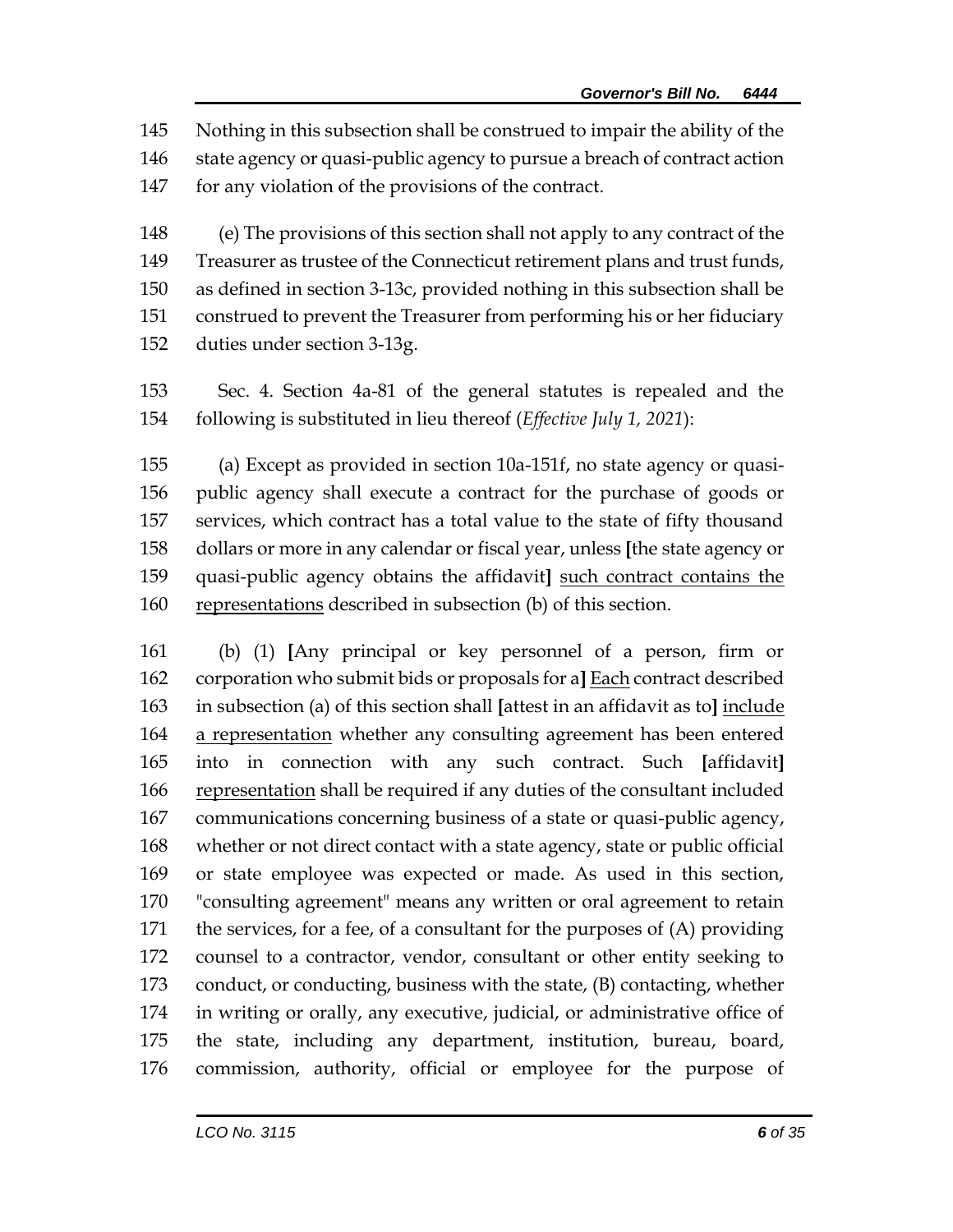solicitation, dispute resolution, introduction, requests for information, or (C) any other similar activity related to such contracts. "Consulting agreement" does not include any agreements entered into with a consultant who is registered under the provisions of chapter 10 as of the date such **[**affidavit is submitted**]** contract is executed in accordance with the provisions of this section.

 (2) Such **[**affidavit**]** representation shall be sworn as true to the best knowledge and belief of the person signing the **[**certification on the affidavit**]** contract and shall be subject to the penalties of false statement.

 (3) Such **[**affidavit**]** representation shall include the following information for each consulting agreement listed: The name of the consultant, the consultant's firm, the basic terms of the consulting agreement, a brief description of the services provided, and an indication as to whether the consultant is a former state employee or public official. If the consultant is a former state employee or public official, such **[**affidavit**]** representation shall indicate his or her former agency and the date such employment terminated.

 **[**(4) After the initial submission of such affidavit, the principal or key personnel of the person, firm or corporation shall not be required to resubmit such affidavit unless there is a change in the information contained in such affidavit. If there is any change in the information contained in the most recently filed affidavit required under this section, the principal or key personnel of a person, firm or corporation who submit bids or proposals for a contract described in subsection (a) of this section shall submit an updated affidavit either (A) not later than thirty days after the effective date of any such change, or (B) upon the submittal of any new bid or proposal, whichever is earlier.**]**

 (c) Each state agency and quasi-public agency shall include a notice of the **[**affidavit**]** representation requirements of this section in the bid specifications or request for proposals for any contract that is described in subsection (a) of this section.

(d) If a bidder or vendor refuses to **[**submit the affidavit**]** agree to the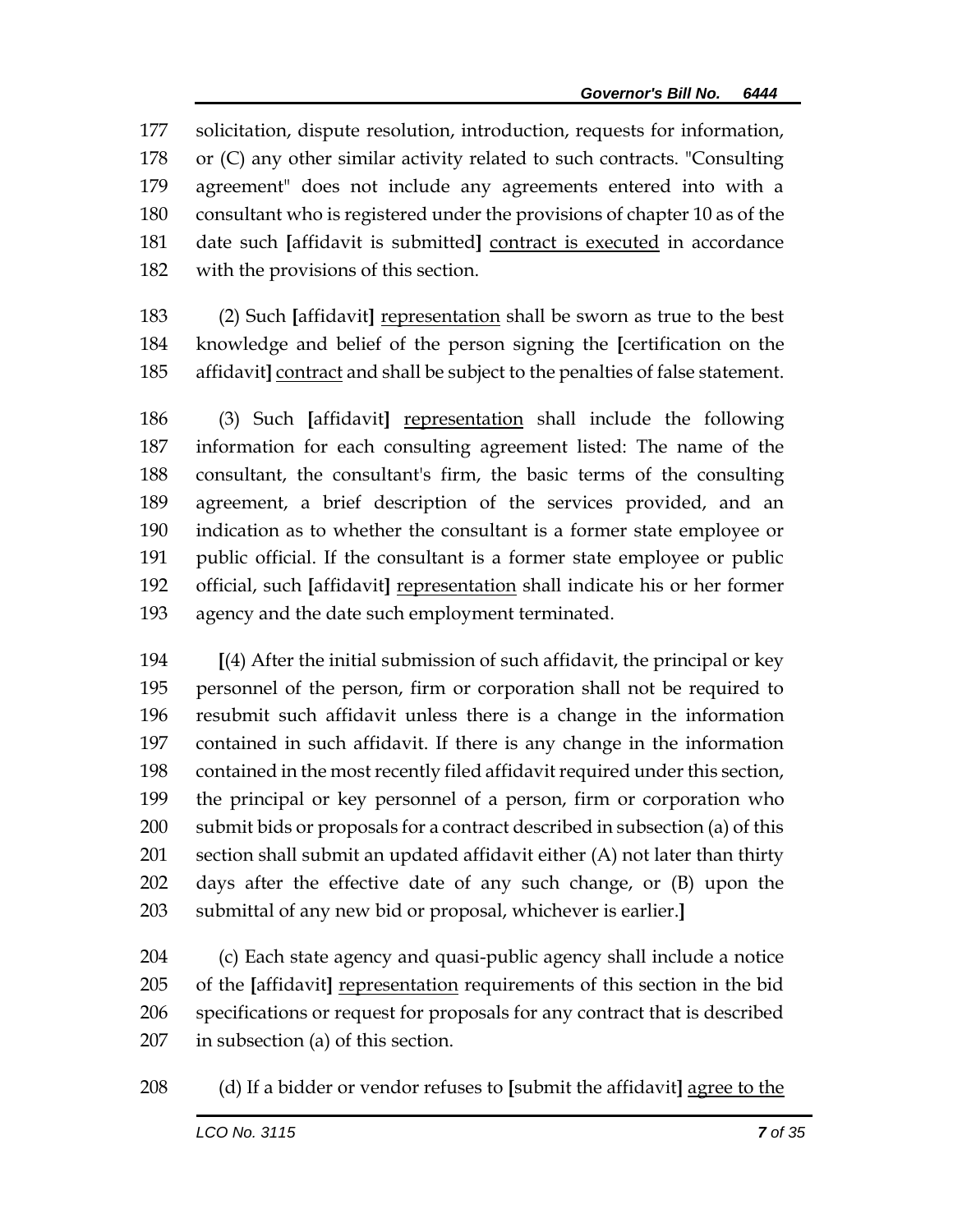representations required under **[**subsection**]** subsections (a) and (b) of this section, such bidder or vendor shall be **[**disqualified**]** rejected and the state agency or quasi-public agency shall award the contract to the next highest ranked vendor or the next lowest responsible qualified bidder or seek new bids or proposals.

 Sec. 5. Subdivision (2) of subsection (f) of section 9-612 of the general statutes is repealed and the following is substituted in lieu thereof (*Effective July 1, 2021*):

 (2) (A) No state contractor, prospective state contractor, principal of a state contractor or principal of a prospective state contractor, with regard to a state contract or a state contract solicitation with or from a state agency in the executive branch or a quasi-public agency or a holder, or principal of a holder, of a valid prequalification certificate, shall make a contribution to, or, on and after January 1, 2011, knowingly solicit contributions from the state contractor's or prospective state contractor's employees or from a subcontractor or principals of the subcontractor on behalf of (i) an exploratory committee or candidate committee established by a candidate for nomination or election to the 227 office of Governor, Lieutenant Governor, Attorney General, State 228 Comptroller, Secretary of the State or State Treasurer, (ii) a political committee authorized to make contributions or expenditures to or for the benefit of such candidates, or (iii) a party committee;

 (B) No state contractor, prospective state contractor, principal of a state contractor or principal of a prospective state contractor, with regard to a state contract or a state contract solicitation with or from the General Assembly or a holder, or principal of a holder, of a valid prequalification certificate, shall make a contribution to, or, on and after January 1, 2011, knowingly solicit contributions from the state contractor's or prospective state contractor's employees or from a subcontractor or principals of the subcontractor on behalf of (i) an exploratory committee or candidate committee established by a candidate for nomination or election to the office of state senator or state representative, (ii) a political committee authorized to make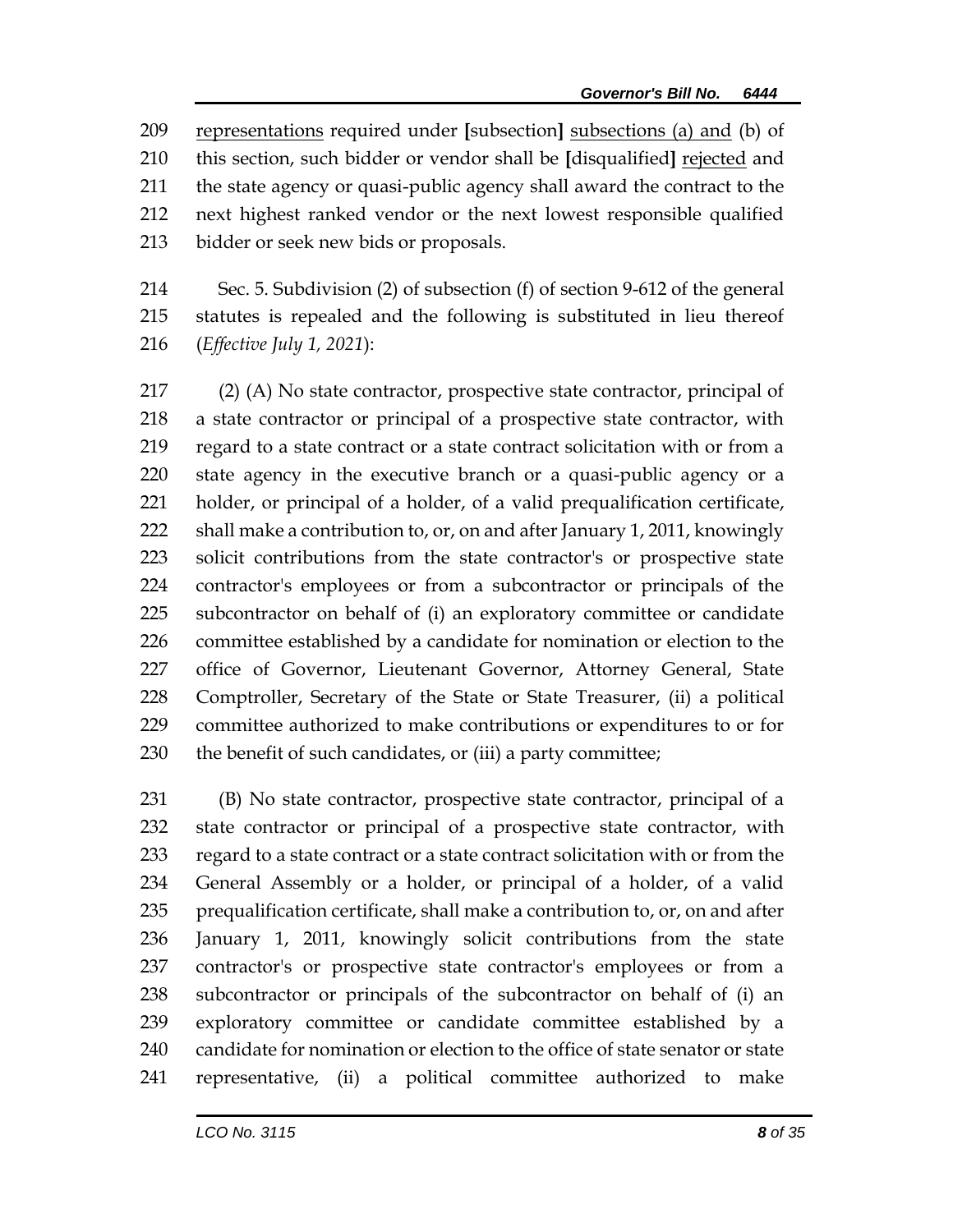contributions or expenditures to or for the benefit of such candidates, or (iii) a party committee;

 (C) If a state contractor or principal of a state contractor makes or solicits a contribution as prohibited under subparagraph (A) or (B) of this subdivision, as determined by the State Elections Enforcement Commission, the contracting state agency or quasi-public agency may, 248 in the case of a state contract executed on or after February 8, 2007, void 249 the existing contract with such contractor, and no state agency or quasi- public agency shall award the state contractor a state contract or an extension or an amendment to a state contract for one year after the election for which such contribution is made or solicited unless the commission determines that mitigating circumstances exist concerning such violation. No violation of the prohibitions contained in subparagraph (A) or (B) of this subdivision shall be deemed to have occurred if, and only if, the improper contribution is returned to the principal by the later of thirty days after receipt of such contribution by the recipient committee treasurer or the filing date that corresponds with the reporting period in which such contribution was made;

 (D) If a prospective state contractor or principal of a prospective state contractor makes or solicits a contribution as prohibited under subparagraph (A) or (B) of this subdivision, as determined by the State Elections Enforcement Commission, no state agency or quasi-public agency shall award the prospective state contractor the contract described in the state contract solicitation or any other state contract for one year after the election for which such contribution is made or solicited unless the commission determines that mitigating circumstances exist concerning such violation. The Commissioner of Administrative Services shall notify applicants of the provisions of this subparagraph and subparagraphs (A) and (B) of this subdivision during the prequalification application process; **[**and**]**

 (E) The State Elections Enforcement Commission shall make available to each state agency and quasi-public agency a written notice advising state contractors and prospective state contractors of the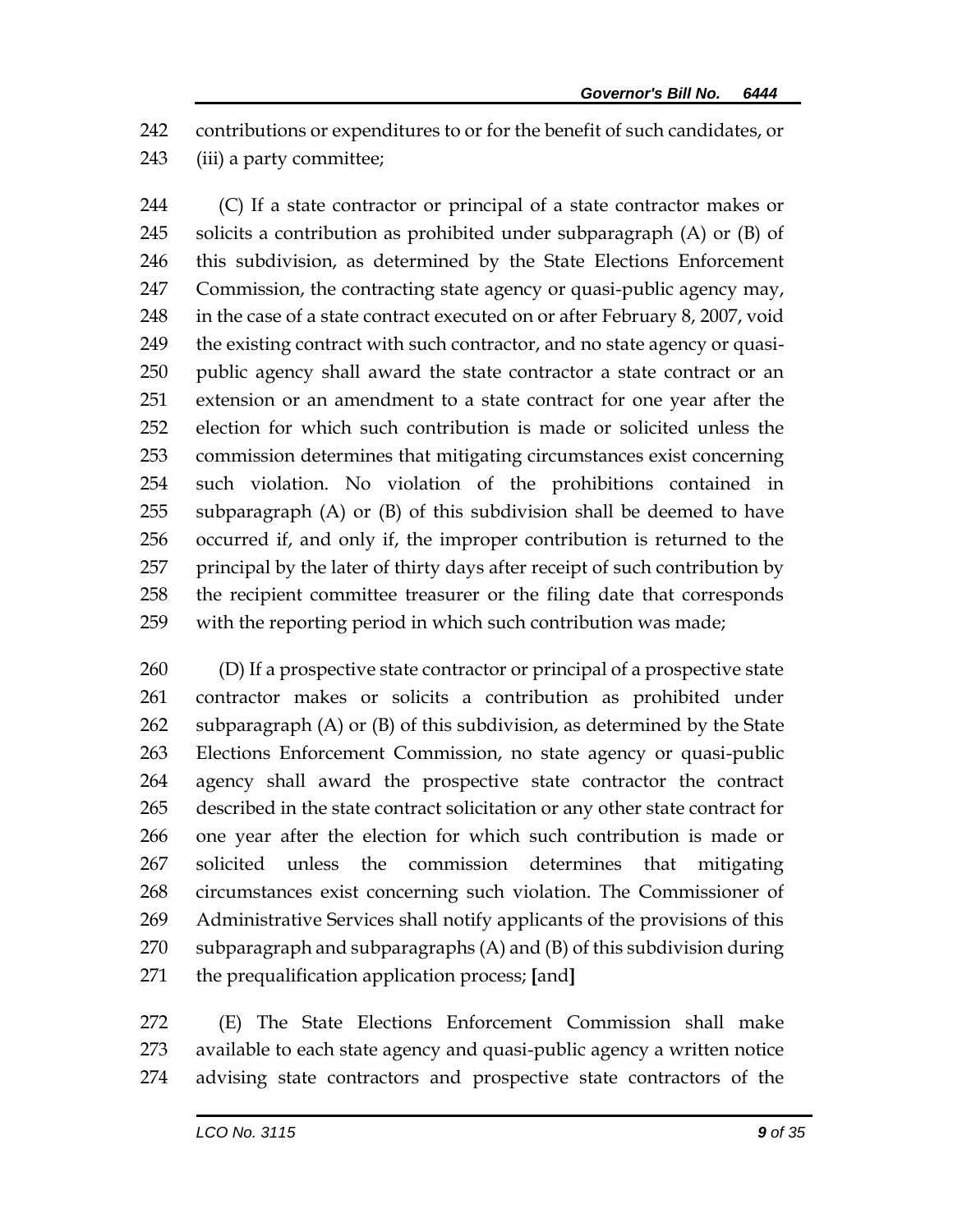contribution and solicitation prohibitions contained in subparagraphs (A) and (B) of this subdivision. Such notice shall: (i) Direct each state contractor and prospective state contractor to inform each individual described in subparagraph (F) of subdivision (1) of this subsection, with regard to such state contractor or prospective state contractor, about the 280 provisions of subparagraph  $(A)$  or  $(B)$  of this subdivision, whichever is applicable, and this subparagraph; (ii) inform each state contractor and prospective state contractor of the civil and criminal penalties that could be imposed for violations of such prohibitions if any such contribution is made or solicited; (iii) inform each state contractor and prospective state contractor that, in the case of a state contractor, if any such contribution is made or solicited, the contract may be voided; (iv) inform each state contractor and prospective state contractor that, in the case of a prospective state contractor, if any such contribution is made or solicited, the contract described in the state contract solicitation shall not be awarded, unless the commission determines that mitigating circumstances exist concerning such violation; and (v) inform each state contractor and prospective state contractor that the state will not award any other state contract to anyone found in violation of such prohibitions for a period of one year after the election for which such contribution is made or solicited, unless the commission determines that mitigating circumstances exist concerning such violation. Each state agency and quasi-public agency shall **[**distribute such notice to the chief executive officer of its contractors and prospective state contractors, or an authorized signatory to a state contract, and shall obtain a written acknowledgment of the receipt of such notice.**]** include in the bid specifications or request for proposals for a state contract, a copy of or Internet link to such notice. No state agency or quasi-public agency shall execute a state contract unless such contract contains a representation that the chief executive officer or authorized signatory of the contract has received such notice; and (F) (i) Any principal of the state contractor or prospective state

contractor submitting a bid or proposal for a state contract shall certify

308 that neither the contractor or prospective state contractor, nor any of its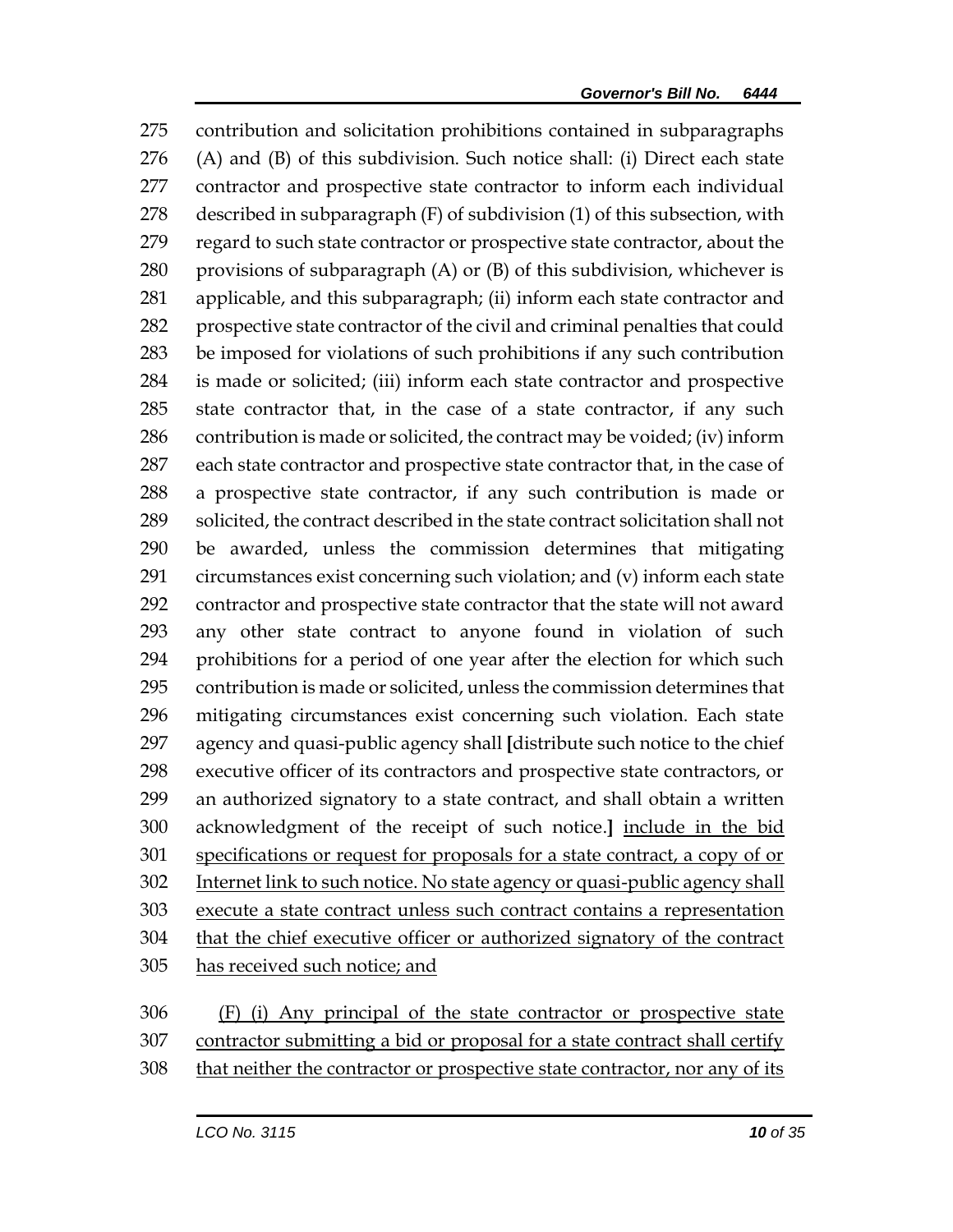principals, have made any contributions to, or solicited any contributions on behalf of, any party committee, exploratory committee, candidate for state-wide office or for the General Assembly, or political committee authorized to make contributions to or expenditures to or for, the benefit of such candidates, in the previous four years, that were determined by the State Elections Enforcement Commission to be in violation of subparagraph (A) or (B) of this subdivision, without mitigating circumstances having been found to exist concerning such violation. Each such certification shall be sworn as true to the best knowledge and belief of the person signing the certification, subject to the penalties of false statement. If there is any change in the information contained in the most recently filed certification, such person shall submit an updated certification not later than thirty days after the effective date of any such change or upon the submittal of any new bid or proposal for a state contract, whichever is earlier. (ii) Each state agency and quasi-public agency shall include in the bid specifications or request for proposals for a state contract a notice of the certification requirements of this subparagraph. No state agency or quasi-public agency shall execute a state contract unless the state agency or quasi-public agency obtains the written certification described in this 329 subparagraph. (iii) Any principal of the state contractor or prospective state contractor submitting a bid or proposal for a state contract shall disclose on the certification all contributions made by any of its principals to any party committee, exploratory committee, candidate for state-wide office or for the General Assembly, or political committee authorized to make contributions to or expenditures to or for the benefit of such candidates for a period of four years prior to the signing of the contract or date of the response to the bid, whichever is longer, and certify that all such contributions have been disclosed. Sec. 6. Subsection (c) of section 4a-60 of the general statutes is repealed and the following is substituted in lieu thereof (*Effective July 1, 2021*):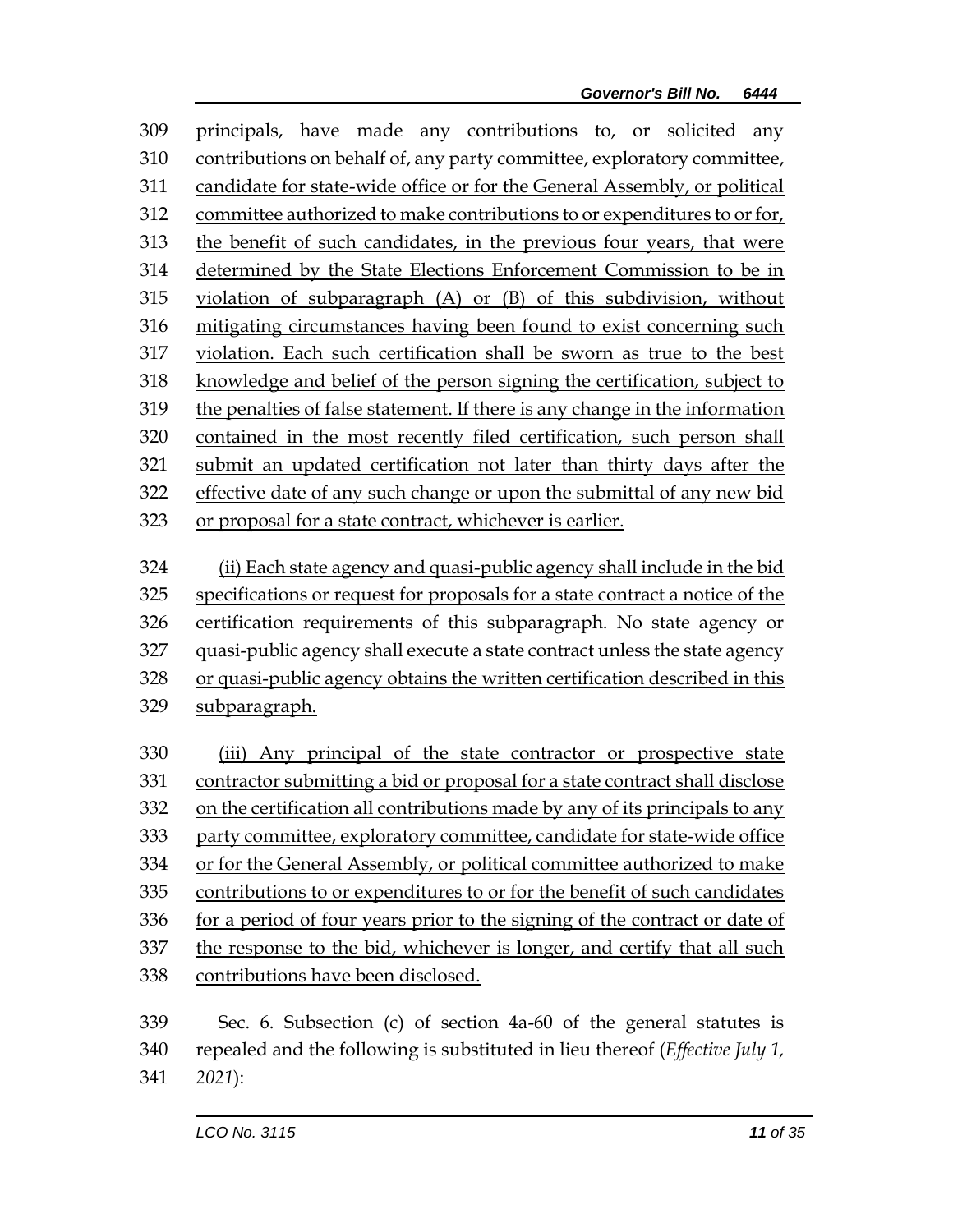(c) Except as provided in section 10a-151i:

 (1) Any contractor who has one or more contracts with an awarding agency or who is a party to a municipal public works contract or a contract for a quasi-public agency project **[**, where any such contract is valued at less than fifty thousand dollars for each year of the contract, shall provide the awarding agency, or in the case of a municipal public works or quasi-public agency project contract, the Commission on Human Rights and Opportunities, with a written or electronic representation that complies with the nondiscrimination agreement and warranty under subdivision (1) of subsection (a) of this section, provided if there is any change in such representation, the contractor shall provide the updated representation to the awarding agency or commission not later than thirty days after such change**]** shall include a nondiscrimination affirmation provision certifying that the contractor understands the obligations of this section and will maintain a policy for the duration of the contract to assure that the contract will be performed in compliance with the nondiscrimination requirements of subsection (a) of this section. The authorized signatory of the contract shall demonstrate his or her understanding of this obligation by either (A) initialing the nondiscrimination affirmation provision in the body of the contract, or (B) providing an affirmative response in the required online bid or response to a proposal question which asks if the contractor understands its obligations.

 **[**(2) Any contractor who has one or more contracts with an awarding agency or who is a party to a municipal public works contract or a contract for a quasi-public agency project, where any such contract is valued at fifty thousand dollars or more for any year of the contract, shall provide the awarding agency, or in the case of a municipal public works or quasi-public agency project contract, the Commission on Human Rights and Opportunities, with any one of the following:

 (A) Documentation in the form of a company or corporate policy adopted by resolution of the board of directors, shareholders, managers, members or other governing body of such contractor that complies with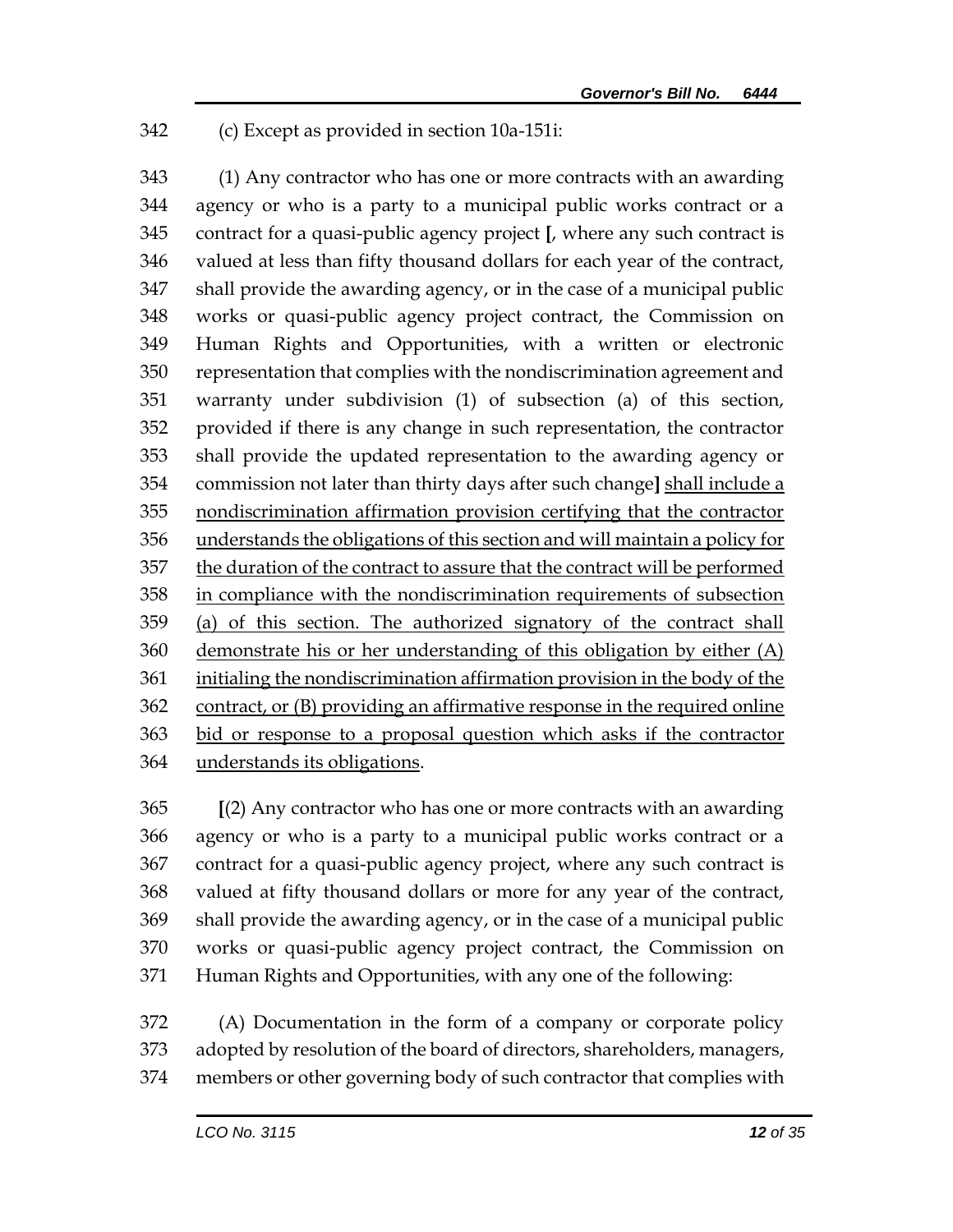the nondiscrimination agreement and warranty under subdivision (1) of subsection (a) of this section;

 (B) Documentation in the form of a company or corporate policy adopted by a prior resolution of the board of directors, shareholders, managers, members or other governing body of such contractor if (i) the prior resolution is certified by a duly authorized corporate officer of such contractor to be in effect on the date the documentation is submitted, and (ii) the head of the awarding agency, or a designee, or in the case of a municipal public works or quasi-public agency project contract, the executive director of the Commission on Human Rights and Opportunities or a designee, certifies that the prior resolution complies with the nondiscrimination agreement and warranty under subdivision (1) of subsection (a) of this section; or

 (C) Documentation in the form of an affidavit signed under penalty of false statement by a chief executive officer, president, chairperson or other corporate officer duly authorized to adopt company or corporate policy that certifies that the company or corporate policy of the contractor complies with the nondiscrimination agreement and warranty under subdivision (1) of subsection (a) of this section and is in effect on the date the affidavit is signed.**]**

 **[**(3)**]** (2) No awarding agency, or in the case of a municipal public works contract, no municipality, or in the case of a quasi-public agency project contract, no entity, shall award a contract to a contractor **[**who**]** that has not **[**provided the representation or documentation**]** included the nondiscrimination affirmation provision in the contract and demonstrated its understanding of such provision as required under **[**subdivisions**]** subdivision (1) **[**and (2)**]** of this subsection. **[**, as applicable. After the initial submission of such representation or documentation, the contractor shall not be required to resubmit such representation or documentation unless there is a change in the information contained in such representation or documentation. If there is any change in the information contained in the most recently filed representation or updated documentation, the contractor shall submit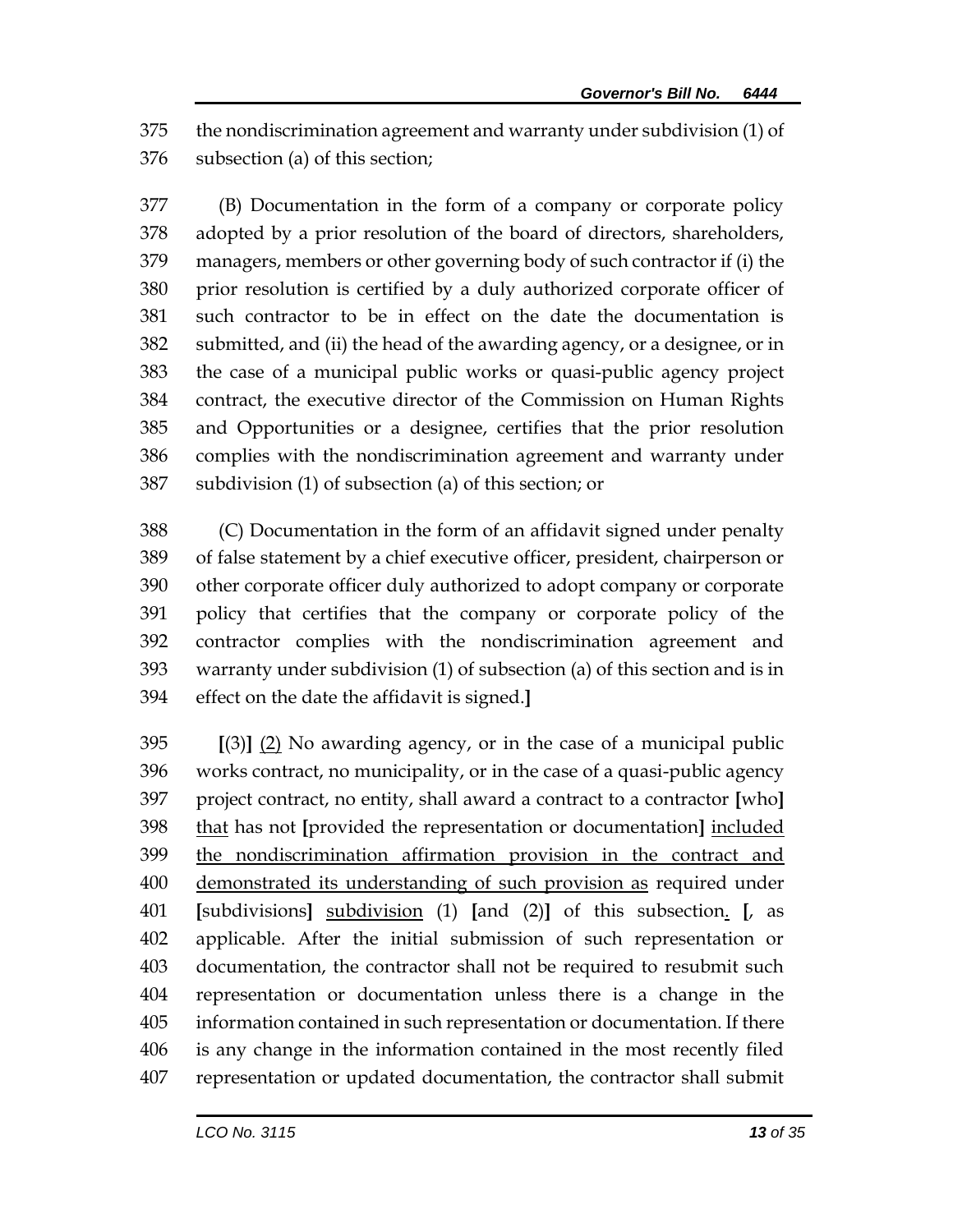an updated representation or documentation, as applicable, either (A) not later than thirty days after the effective date of such change, or (B) upon the execution of a new contract with the awarding agency, municipality or entity, as applicable, whichever is earlier. Such contractor shall also certify, in accordance with subparagraph (B) or (C) of subdivision (2) of this subsection, to the awarding agency or commission, as applicable, not later than fourteen days after the twelve- month anniversary of the most recently filed representation, documentation or updated representation or documentation, that the representation on file with the awarding agency or commission, as applicable, is current and accurate.**]**

 Sec. 7. Subsection (b) of section 4a-60a of the general statutes is repealed and the following is substituted in lieu thereof (*Effective July 1, 2021*):

(b) Except as provided in section 10a-151i:

 (1) Any contractor who has one or more contracts with an awarding agency or who is a party to a municipal public works contract or a contract for a quasi-public agency project **[**, where any such contract is valued at less than fifty thousand dollars for each year of the contract, shall provide the awarding agency, or in the case of a municipal public works or quasi-public agency project contract, the Commission on Human Rights and Opportunities, with a written representation that complies with the nondiscrimination agreement and warranty under subdivision (1) of subsection (a) of this section**]** shall include a nondiscrimination affirmation provision in the contract certifying that the contractor understands the obligations of this section and will maintain a policy for the duration of the contract to assure that the contract will be performed in conformance with the nondiscrimination 436 requirements of this section. The authorized signatory of the contract shall demonstrate his or her understanding of this obligation by either (A) initialing the nondiscrimination affirmation provision in the body of the contract, or (B) providing an affirmative response in the required online bid or response to a proposal question which asks if the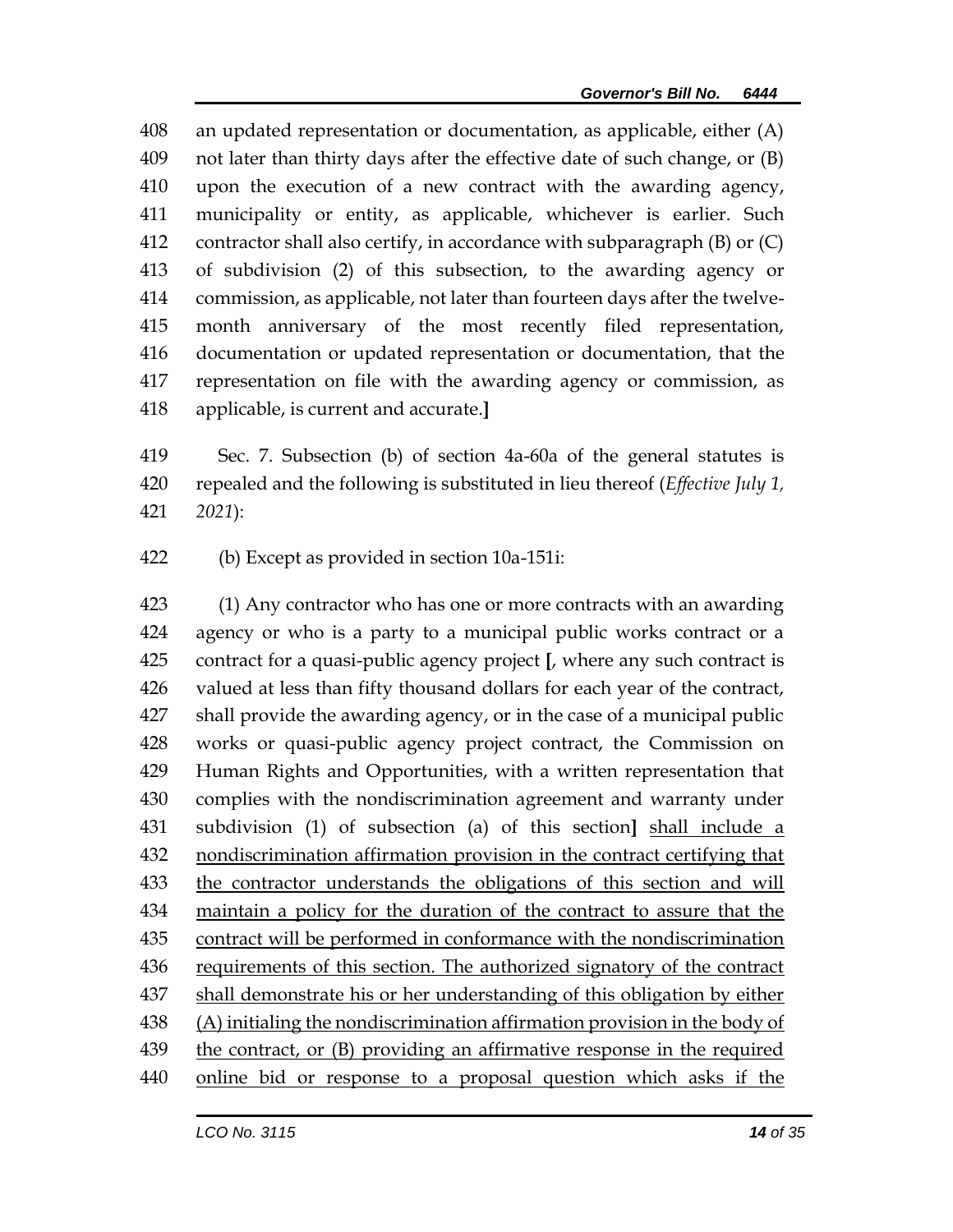## contractor understands its obligations.

 **[**(2) Any contractor who has one or more contracts with an awarding agency or who is a party to a municipal public works contract or a contract for a quasi-public agency project, where any such contract is valued at fifty thousand dollars or more for any year of the contract, shall provide such awarding agency, or in the case of a municipal public works or quasi-public agency project contract, the Commission on Human Rights and Opportunities, with any of the following:

 (A) Documentation in the form of a company or corporate policy adopted by resolution of the board of directors, shareholders, managers, members or other governing body of such contractor that complies with the nondiscrimination agreement and warranty under subdivision (1) of subsection (a) of this section;

 (B) Documentation in the form of a company or corporate policy adopted by a prior resolution of the board of directors, shareholders, managers, members or other governing body of such contractor if (i) the prior resolution is certified by a duly authorized corporate officer of such contractor to be in effect on the date the documentation is submitted, and (ii) the head of the awarding agency, or a designee, or in the case of a municipal public works or quasi-public agency project contract, the executive director of the Commission on Human Rights and Opportunities or a designee, certifies that the prior resolution complies with the nondiscrimination agreement and warranty under subdivision (1) of subsection (a) of this section; or

 (C) Documentation in the form of an affidavit signed under penalty of false statement by a chief executive officer, president, chairperson or other corporate officer duly authorized to adopt company or corporate policy that certifies that the company or corporate policy of the contractor complies with the nondiscrimination agreement and warranty under subdivision (1) of subsection (a) of this section and is in effect on the date the affidavit is signed.**]**

**[**(3)**]** (2) No awarding agency, or in the case of a municipal public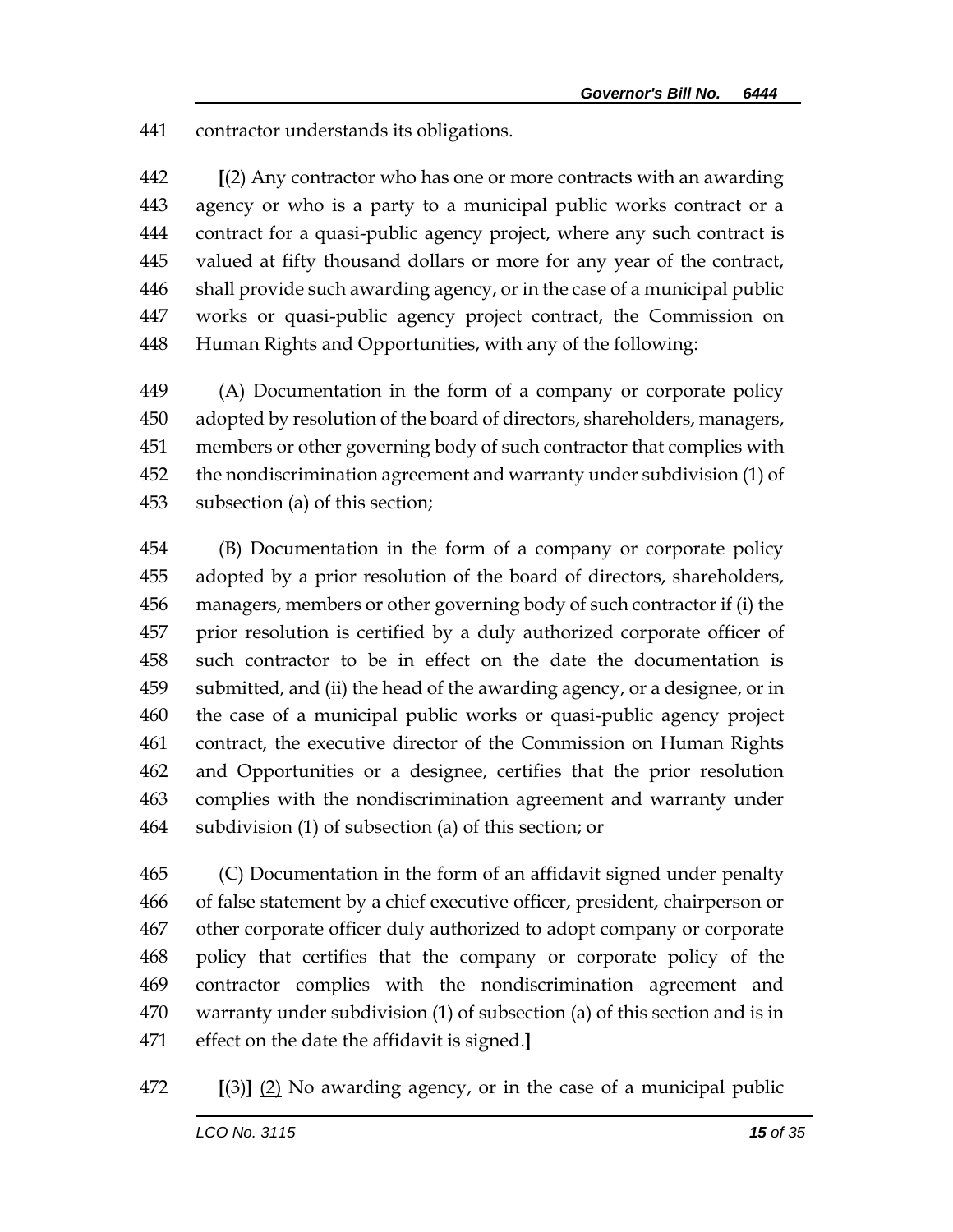works contract, no municipality, or in the case of a quasi-public agency project contract, no entity, shall award a contract to a contractor who has not **[**provided the representation or documentation**]** included the 476 nondiscrimination affirmation provision in the contract and demonstrated its understanding of such provision as required under **[**subdivisions**]** subdivision (1) **[**and (2)**]** of this subsection. **[**, as applicable. After the initial submission of such representation or documentation, the contractor shall not be required to resubmit such representation or documentation unless there is a change in the information contained in such representation or documentation. If there is any change in the information contained in the most recently filed representation or updated documentation, the contractor shall submit an updated representation or documentation, as applicable, either (A) not later than thirty days after the effective date of such change, or (B) upon the execution of a new contract with the awarding agency, municipality, or entity, as applicable, whichever is earlier. Such contractor shall also certify, in accordance with subparagraph (B) or (C) of subdivision (2) of this subsection, to the awarding agency or commission, as applicable, not later than fourteen days after the twelve- month anniversary of the most recently filed representation, documentation or updated representation or documentation, that the representation on file with the awarding agency or commission, as applicable, is current and accurate.**]**

 Sec. 8. Subdivision (1) of subsection (a) of section 4a-60g of the general statutes is repealed and the following is substituted in lieu thereof (*Effective October 1, 2021, and applicable to certifications issued or renewed on or after said date*):

500 (1) "Small contractor" means  $(A)$  any contractor, subcontractor, manufacturer, service company or **[**nonprofit**]** corporation that **[**(A) that**]** (i) maintains its principal place of business in the state, **[**(B) that had gross revenues not exceeding twenty million dollars in the most recently completed fiscal year prior to such application, and (C) that is independent. "Small contractor" does not include any person who is affiliated with another person if both persons considered together have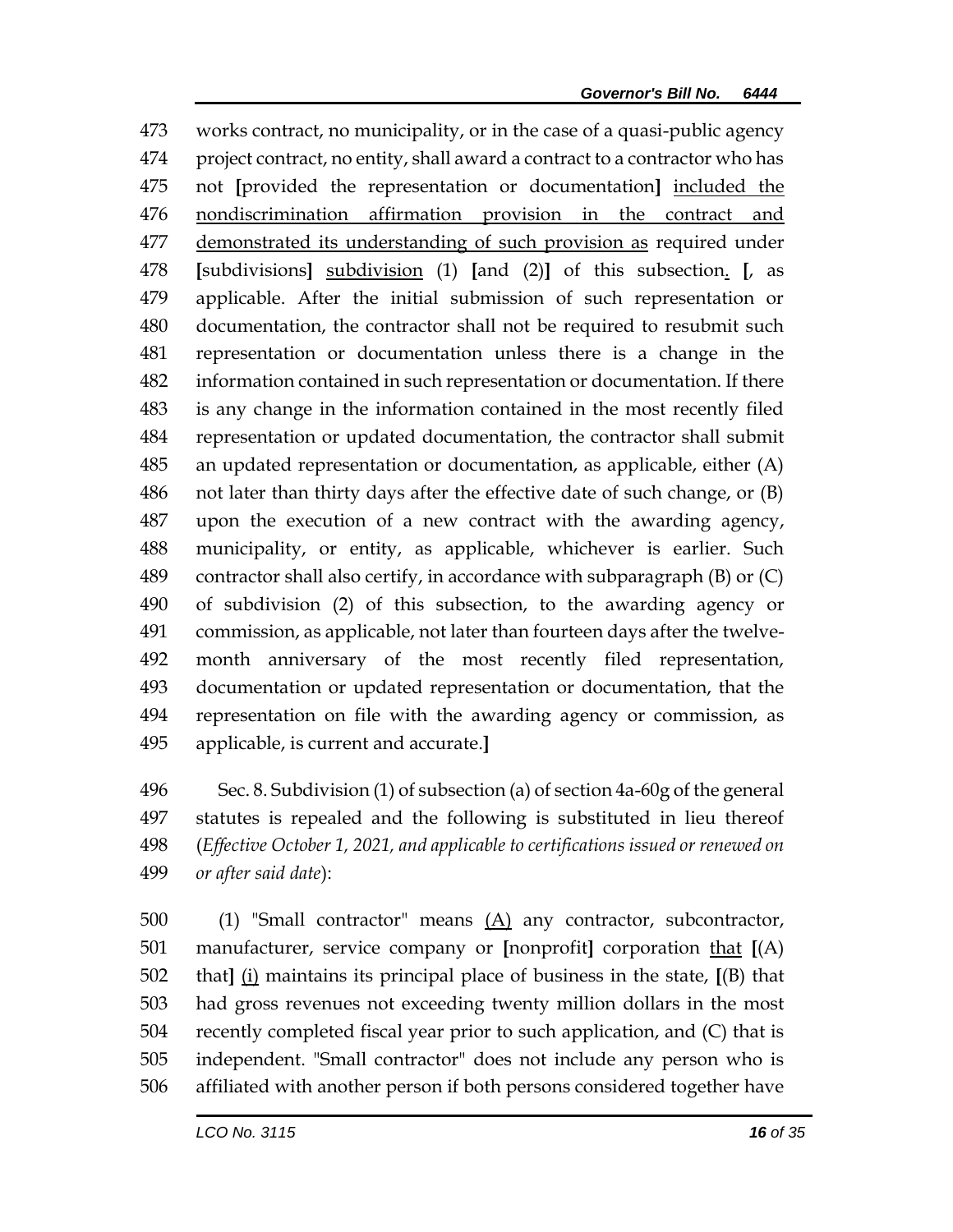a gross revenue exceeding twenty million dollars**]** and (ii) is certified as a small business with the United States Small Business Administration, or (B) any nonprofit corporation that (i) maintains its principal place of business in the state, (ii) had gross revenues not exceeding twenty

million dollars in the most recently completed fiscal year prior to such

application, and (iii) is independent.

 Sec. 9. Subdivision (9) of subsection (a) of section 4a-60g of the general statutes is repealed and the following is substituted in lieu thereof (*Effective October 1, 2021, and applicable to certifications issued or renewed on or after said date*):

 (9) "Nonprofit corporation" means a **[**nonprofit**]** nonstock corporation incorporated pursuant to chapter 602 or any predecessor statutes thereto, which is exempt from taxation under any provision of section 501 of the Internal Revenue Code of 1986, or any subsequent corresponding internal revenue code of the United States, as amended from time to time.

 Sec. 10. Subsection (f) of section 4a-60g of the general statutes is repealed and the following is substituted in lieu thereof (*Effective October 1, 2021*):

 (f) The awarding authority may require that a contractor or subcontractor awarded a contract or a portion of a contract under this section furnish the following documentation: (1) A copy of the certificate of incorporation, certificate of limited partnership, partnership agreement or other organizational documents of the contractor or subcontractor; (2) a copy of federal income tax returns filed by the contractor or subcontractor for the previous year; **[**and**]** (3) evidence of payment of fair market value for the purchase or lease by the contractor or subcontractor of property or equipment from another contractor who 535 is not eligible for set-aside contracts under this section; (4) evidence that the principal place of business of the contractor or subcontractor is located in the state; and (5) for any contractor or subcontractor certified under subsection (k) of this section on or after October 1, 2021, evidence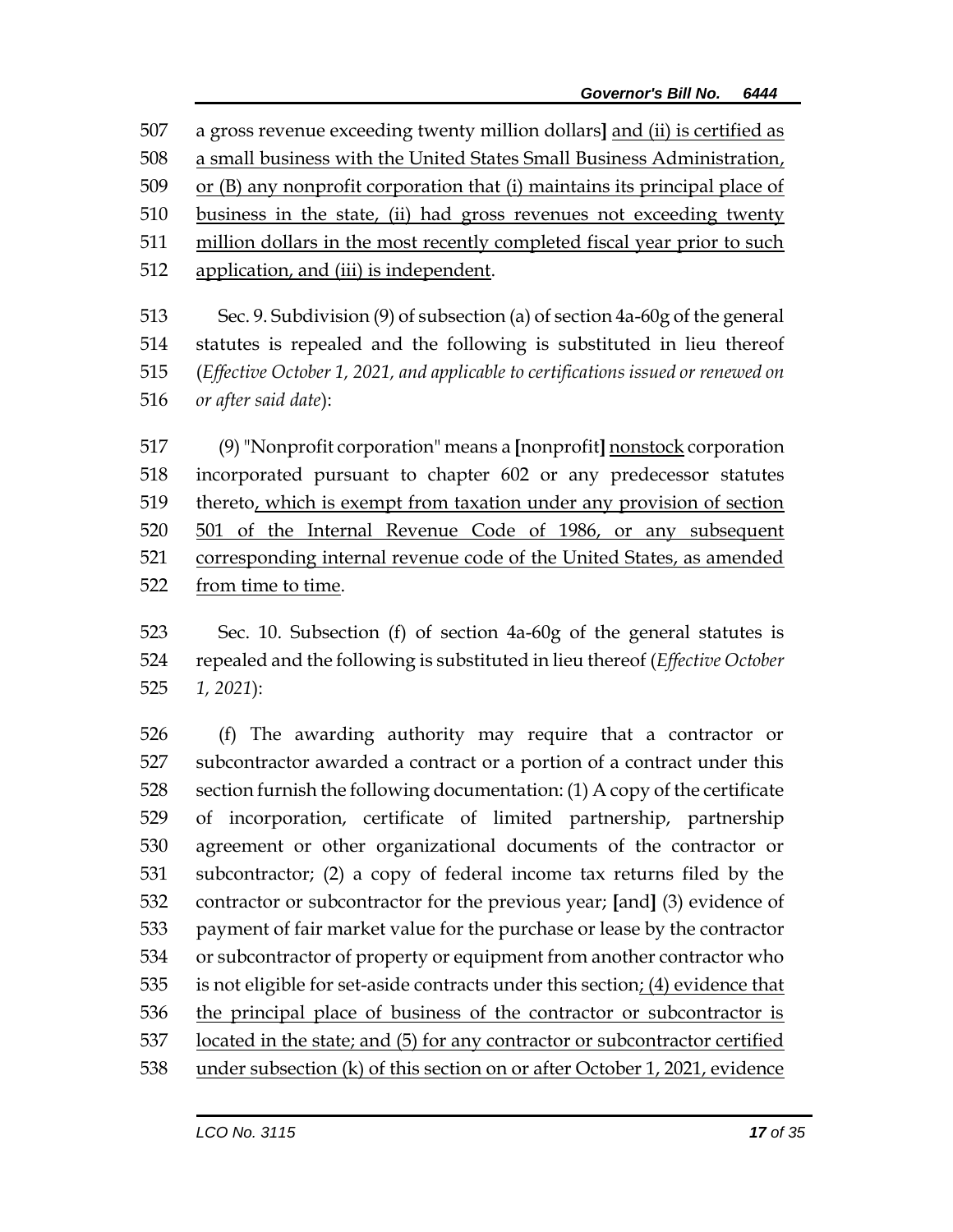of certification with the United States Small Business Administration as a small business.

 Sec. 11. Subdivision (1) of subsection (k) of section 4a-60g of the general statutes is repealed and the following is substituted in lieu thereof (*Effective October 1, 2021*):

 (k) (1) On or before January 1, 2000, the Commissioner of Administrative Services shall establish a process for certification of small contractors and minority business enterprises as eligible for set- aside contracts. Each certification shall be valid for a period not to exceed two years, unless the Commissioner of Administrative Services determines that an extension of such certification is warranted, provided any such extension shall not exceed a period of six months from such certification's original expiration date. **[**Any paper application for certification shall be no longer than six pages.**]** Any certification issued prior to October 1, 2021, shall remain valid for the term listed on such certification unless revoked pursuant to subdivision (2) of this subsection. The Department of Administrative Services shall maintain on its web site an updated directory of small contractors and minority business enterprises certified under this section.

 Sec. 12. Subsection (b) of section 4a-57 of the general statutes is repealed and the following is substituted in lieu thereof (*Effective July 1, 2021*):

 (b) The commissioner may, at **[**his**]** the commissioner's discretion, waive the requirement of competitive bidding or competitive negotiation in the case of minor nonrecurring **[**and**]** or emergency purchases of ten thousand dollars or less in amount.

 Sec. 13. Section 4a-60b of the general statutes is repealed and the following is substituted in lieu thereof (*Effective July 1, 2021*):

(a) For the purposes of this section:

(1) "Reverse auction" means an on-line bidding process in which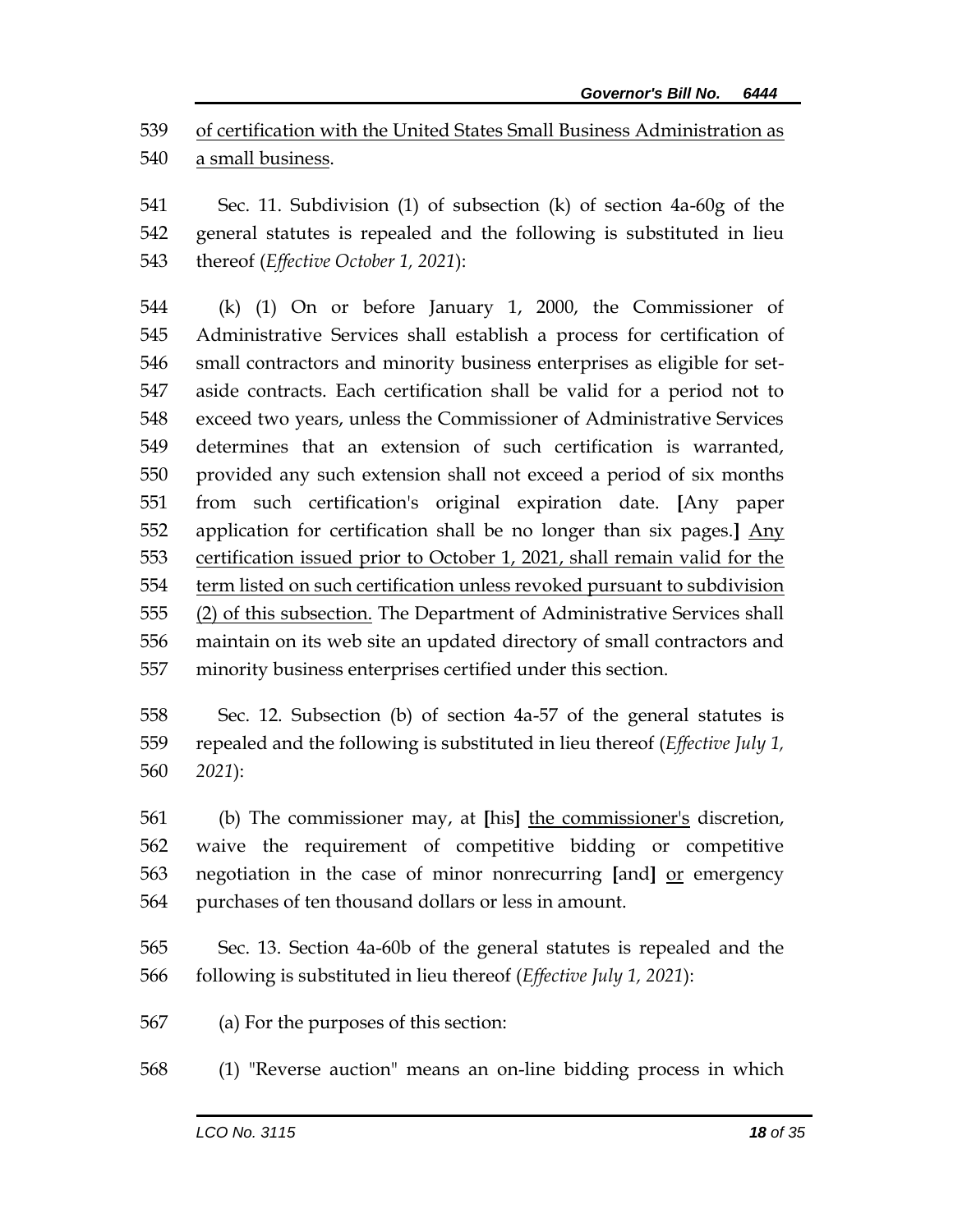qualified bidders or qualified proposers, anonymous to each other, submit bids or proposals to provide goods, **[**or**]** supplies or services pursuant to an invitation to bid or request for proposals; **[**and**]**

 (2) "Contracting agency" means a state agency with statutory authority to award contracts for goods, **[**or**]** supplies or services, or a political subdivision of the state or school district; and

 (3) "Services" does not include construction or construction-related services.

 (b) Notwithstanding any provision of the general statutes, whenever a contracting agency determines that the use of a reverse auction is advantageous to the contracting agency and will ensure a competitive contract award, the contracting agency may use a reverse auction to award a contract for goods, **[**or**]** supplies or services, in accordance with any applicable requirement of the general statutes and policies of the contracting agency. The contracting agency may contract with a third party to prepare and manage any such reverse auction.

 Sec. 14. Section 32-39e of the general statutes is repealed and the following is substituted in lieu thereof (*Effective July 1, 2021*):

 (a) If, in the exercise of its powers under section 32-39, Connecticut Innovations, Incorporated (1) finds that the use of a certain technology, 589 product or process  $(A)$  would promote public health and safety, 590 environmental protection or economic development, or (B) with regard to state services, would promote efficiency, reduce administrative burdens or otherwise improve such services, and (2) determines such technology, product or process was developed by a business (A) domiciled in this state to which the corporation has provided financial assistance or in which the corporation has invested, or (B) which has been certified as a small contractor or minority business enterprise by the Commissioner of Administrative Services under section 4a-60g, as 598 amended by this act, the corporation, upon application of such business, may recommend to the Secretary of the Office of Policy and Management that an agency of the state, including, but not limited to,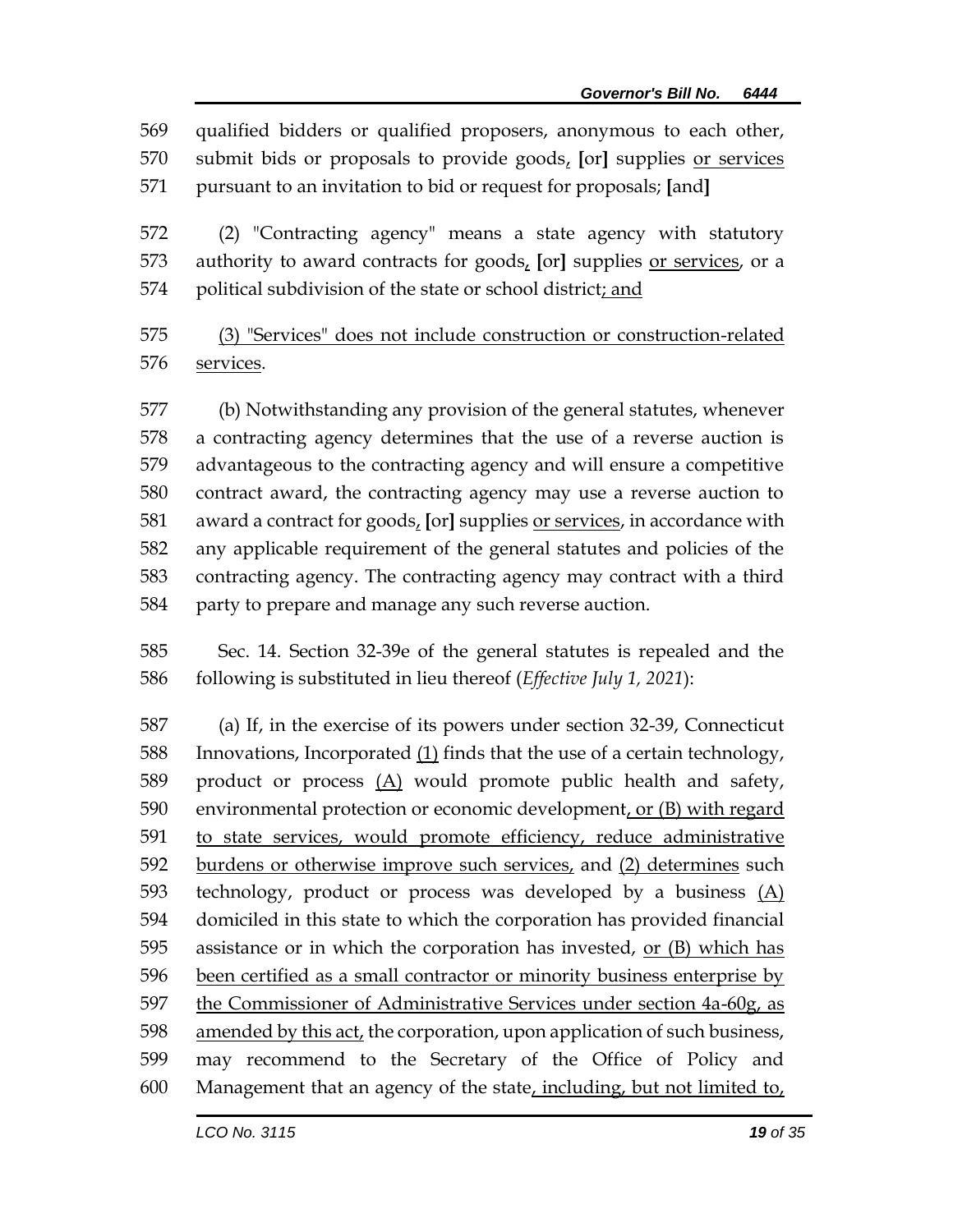any constituent unit of the state system of higher education, be **[**directed**]** authorized to test such technology, product or process by employing it in the operations of such agency on a trial basis. The purpose of such test program shall be to validate the commercial viability of such technology, product or process provided no business in which Connecticut Innovations, Incorporated has invested shall be required to participate in such program.

 (b) **[**No**]** Connecticut Innovations, Incorporated shall make no such recommendation **[**may be made**]** unless such business has submitted a viable business plan to Connecticut Innovations, Incorporated for manufacturing and marketing such technology, product or process and such business demonstrates that (1) **[**will manufacture or produce such technology, product or process in this state, (2) demonstrates that**]** the usage of such technology, product or process by the state agency will not adversely affect safety, **[**(3) demonstrates that**]** (2) sufficient research and development has occurred to warrant participation in the test program, **[**and (4) demonstrates that**]** (3) the technology, product or process has potential for commercialization not later than two years following the completion of any test program involving a state agency under this section, and (4) such technology, product or process will have a positive economic impact in the state, including the prospective addition of jobs and economic activity upon such commercialization.

 **[**(b)**]** (c) If the Secretary of the Office of Policy and Management finds that employing such technology, product or process would be feasible in the operations of a state agency and would not have any detrimental effect on such operations, said secretary, notwithstanding the requirement of chapter 58, may direct an agency of the state to accept delivery of such technology, product or process and to undertake such a test program. **[**Any**]** The Secretary of the Office of Policy and Management, in consultation with the Commissioner of Administrative Services, the chief executive officer of Connecticut Innovations, Incorporated and the department head of the testing agency, shall determine, on a case-by-case basis, whether the costs associated with the acquisition and use of such technology, product or process by the testing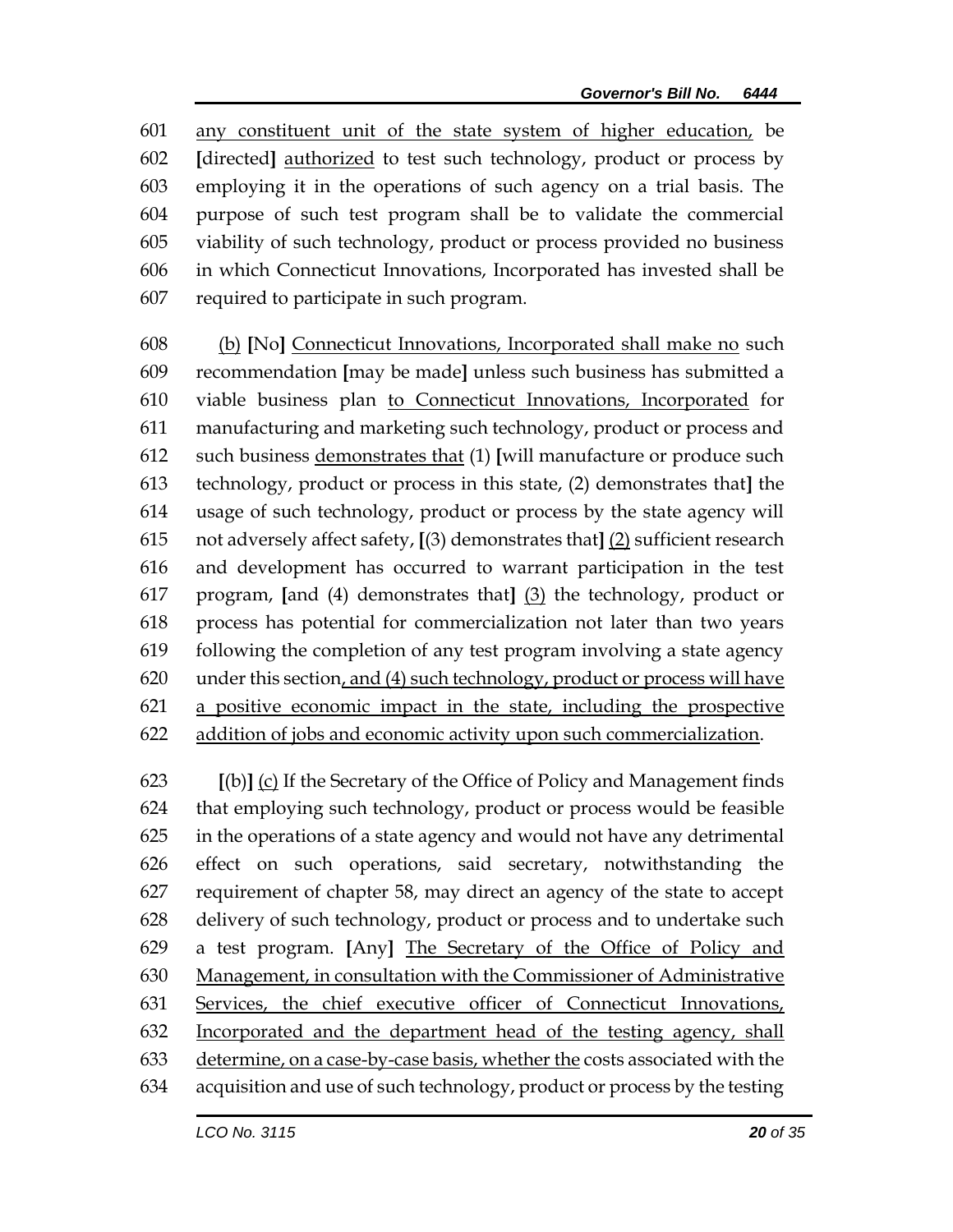agency shall be borne by Connecticut Innovations, Incorporated, the business or by any investor or participant in such business. The acquisition of any technology, product or process for purposes of the test program established pursuant to this section shall not be deemed to be a purchase under the provisions of the state procurement policy. The testing agency, on behalf of Connecticut Innovations, Incorporated shall maintain records related to such test program, as requested by Connecticut Innovations, Incorporated and shall make such records and any other information derived from such test program available to Connecticut Innovations, Incorporated and the business. Any proprietary information derived from such test program shall be exempt from the provisions of subsection (a) of section 1-210.

 (d) If the Secretary of the Office of Policy and Management, in consultation with the Commissioner of Administrative Services, the chief executive officer of Connecticut Innovations, Incorporated and the department head of the testing agency, determines that the test program sufficiently demonstrates that the technology, product or process promotes public health and safety, environmental protection, economic development or efficiency, reduces administrative burdens or otherwise improves state services, the Commissioner of Administrative Services may procure such technology, product or process for use by any or all 656 state agencies pursuant to subsection  $(b)$  of section  $4a-58$ .

 **[**(c)**]** (e) The Secretary of the Office of Policy and Management, the Commissioner of Administrative Services and Connecticut Innovations, Incorporated may develop a program to recognize state agencies that help to promote public health and safety, environmental protection, **[**or**]** economic development or efficiency; reduce administrative burdens or improve state services by participating in a testing program under this section. Such program may include the creation of a fund established with savings accrued by the testing agency during its participation in the testing program established under this section. Such fund shall only be used to implement the program of recognition established by the 667 Secretary of the Office of Policy and Management, the Commissioner of Administrative Services and Connecticut Innovations, Incorporated,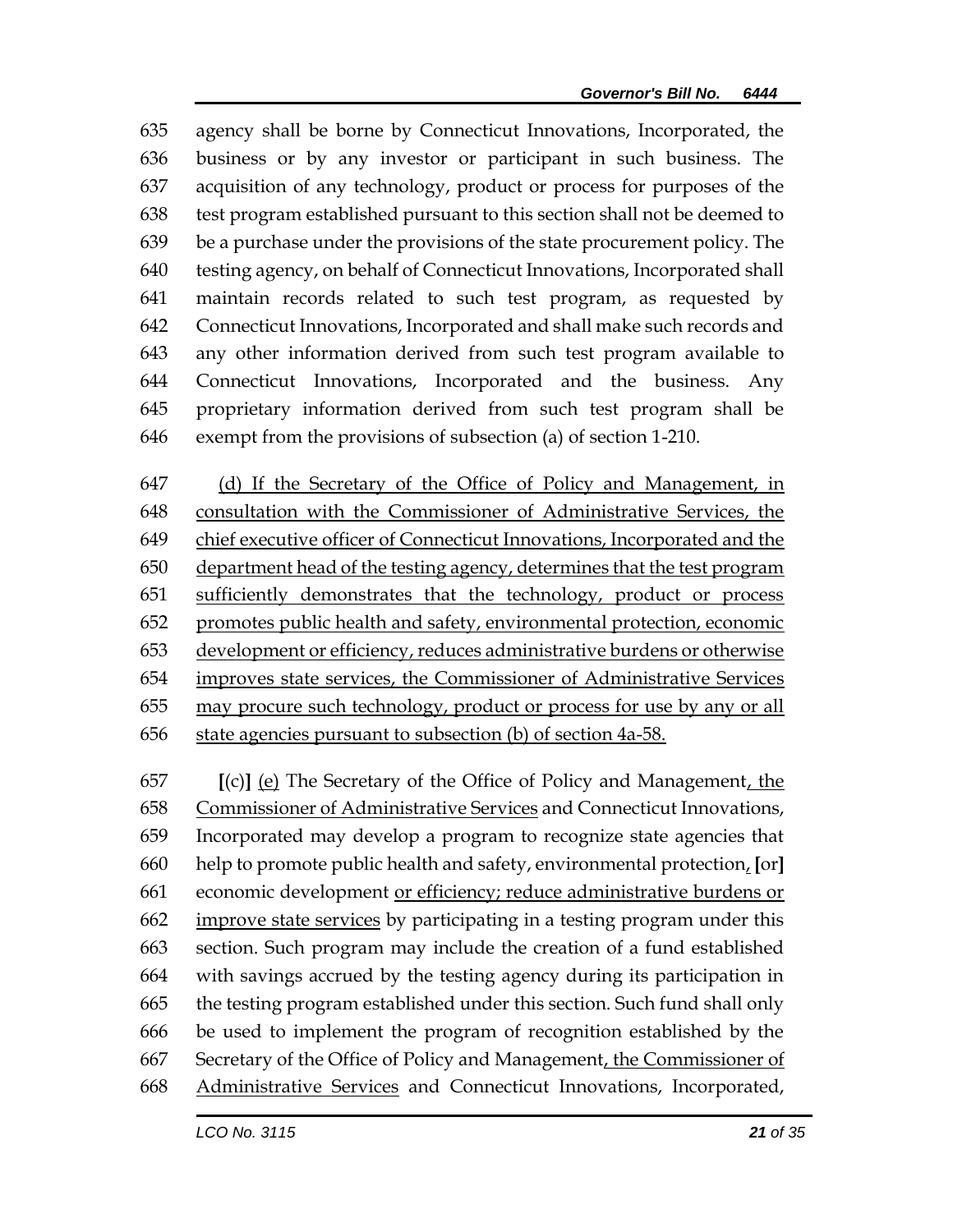under the provisions of this subsection.

- Sec. 15. Section 4a-53 of the general statutes is repealed and the following is substituted in lieu thereof (*Effective July 1, 2021*):
- (a) The Commissioner of Administrative Services may join with federal agencies, other state governments, political subdivisions of this state or nonprofit organizations in cooperative purchasing plans when the best interests of the state would be served thereby.

 (b) **[**The state, through**]** Any state agency, with the approval of the Commissioner of Administrative Services or his or her designee, may purchase equipment, supplies, materials and services from a person who has a contract to sell such property or services to other state governments, other branches, divisions or departments of this state, political subdivisions of this state, nonprofit organizations or public purchasing consortia, in accordance with the terms and conditions of such contract.

 (c) The Commissioner of Administrative Services, in conjunction with the Department of Energy and Environmental Protection and within available appropriations, shall make known to the chief executive officer of each municipality the existence of cooperative plans for the purchase of recycled paper.

 Sec. 16. Section 4a-19 of the general statutes is repealed and the following is substituted in lieu thereof (*Effective July 1, 2021*):

 There shall be a State Insurance and Risk Management Board consisting of **[**twelve**]** nine persons whom the Governor shall appoint subject to the provisions of section 4-9a. **[**Four**]** Three of such appointees shall be public members and **[**eight**]** six shall be qualified by training and experience to carry out their duties under the provisions of sections 4a-20 and 4a-21. The Comptroller shall be an ex-officio voting member of said board and may designate another person to act in his or her place. Not more than **[**eight**]** five appointed members of said board shall, at any time, be members of the same political party. Said appointed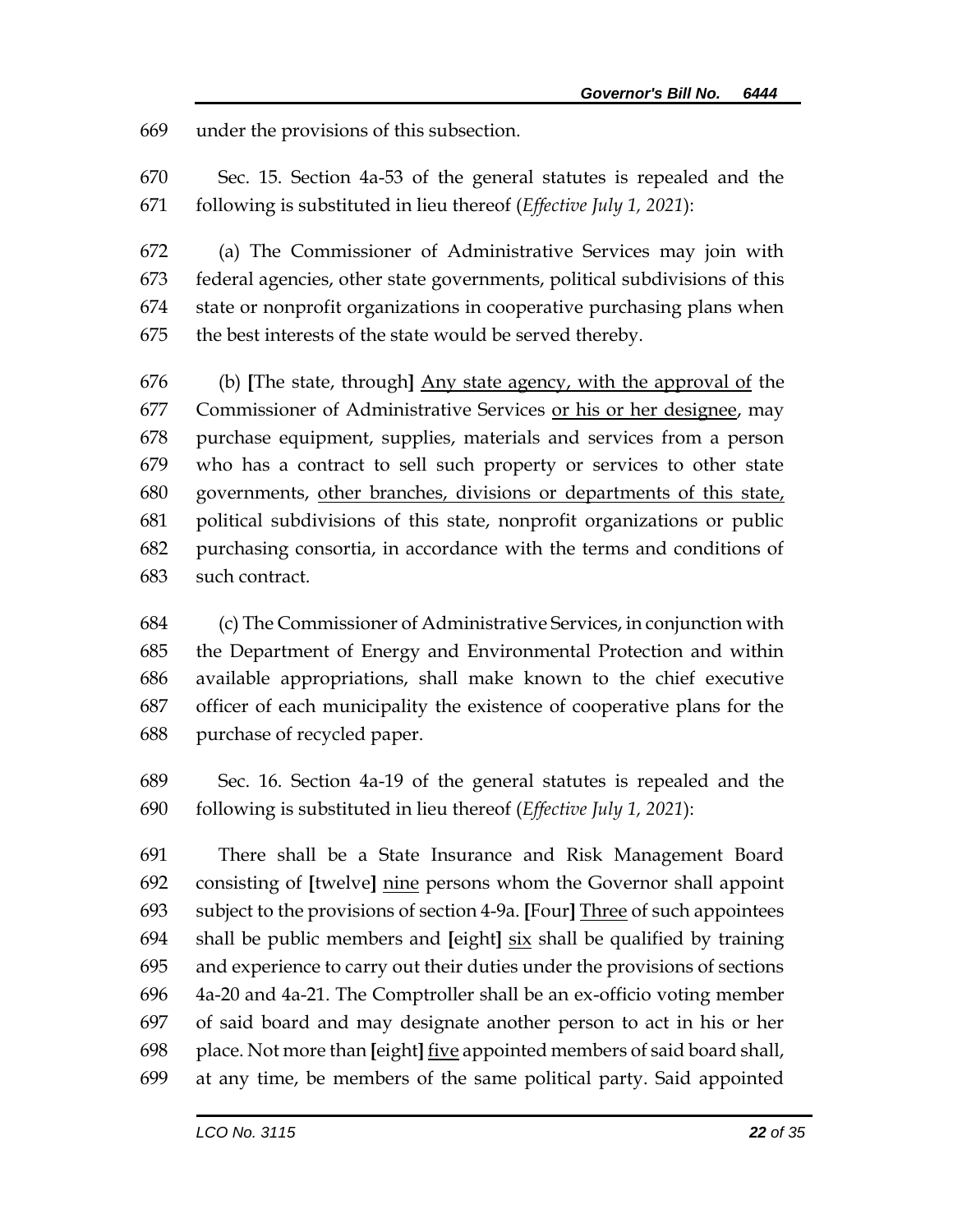members shall receive no compensation for the performance of their duties as such but shall be reimbursed for their necessary expenses. The board shall meet at least once during each calendar quarter and at such other times as the chairperson deems necessary. Special meetings shall be held on the request of a majority of the board after notice in accordance with the provisions of section 1-225. **[**A majority**]** Five of the members of the board shall constitute a quorum. Any member who fails to attend three consecutive meetings or who fails to attend fifty per cent of all meetings held during any calendar year shall be deemed to have resigned from office. Said board shall be within the Department of Administrative Services, provided the board shall have independent decision-making authority. Said department shall provide staff support for the board.

 Sec. 17. (NEW) (*Effective July 1, 2021*) (a) As used in this section, "agency" means each state board, authority, commission, department, office, institution, council or other agency of the state including, but not limited to, each constituent unit and each public institution of higher education, and "quasi-public agency" has the same meaning as provided in section 1-120 of the general statutes. Notwithstanding any provision of the general statutes or public or special act, but subject to the provisions of chapter 15 of the general statutes, any payment of fees due to an agency or quasi-public agency may be made by any means of electronic funds transfer adopted by such agency or quasi-public agency.

 (b) Notwithstanding any provision of the general statutes or public or special act, but subject to the provisions of chapter 15 of the general statutes, any correspondence or communication required to be delivered to an agency or quasi-public agency by registered or certified mail, return receipt requested, may be delivered by electronic means with proof of a delivery receipt, in accordance with the provisions of chapter 15 of the general statutes.

 (c) Notwithstanding any provision of the general statutes or public or special act, but subject to the provisions of chapter 15 of the general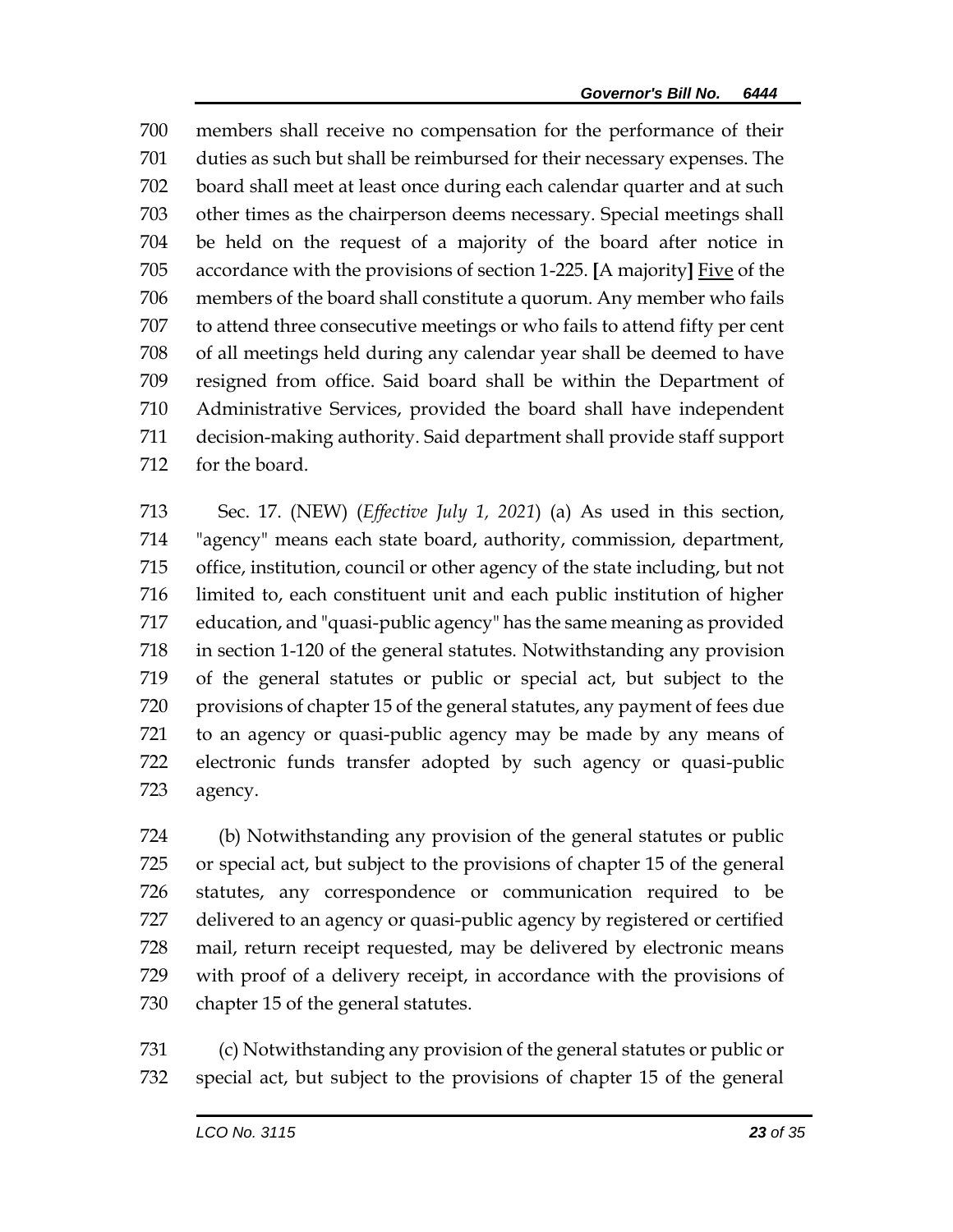statutes, any correspondence or communication required to be delivered to an agency or quasi-public agency by United States mail or facsimile may be delivered by electronic means, provided such agency or quasi-public agency has determined such electronic delivery is appropriate for such correspondence or communication.

 (d) Notwithstanding any provision of the general statutes or public or special act, but subject to the provisions of chapter 15 of the general statutes, any requirement that an agency or quasi-public agency insert an advertisement of a legal notice in a newspaper shall include posting such notice on the agency's or quasi-public agency's Internet web site or other electronic portal of the agency which is available to the general public.

 Sec. 18. Subsection (b) of section 4d-7 of the general statutes is repealed and the following is substituted in lieu thereof (*Effective July 1, 2021*):

 (b) In order to facilitate the development of a fully integrated state- wide information services and telecommunication system that effectively and efficiently supports data processing and telecommunication requirements of all state agencies, the strategic plan shall include: (1) Guidelines and standards for the architecture for information and telecommunication systems that support state agencies, including, but not limited to, standards for digital identity verification under section 1-276 that are consistent with industry standards and best practices; (2) plans for a cost-effective state-wide telecommunication network to support state agencies, which network may consist of different types of transmission media, including wire, fiber and radio, and shall be able to support voice, data, electronic mail, video and facsimile transmission requirements and any other form of information exchange that takes place via electromagnetic media; (3) identification of annual expenditures and major capital commitments for information and telecommunication systems; (4) identification of all state agency technology projects; (5) a description of the efforts of executive branch state agencies to use e-government solutions to deliver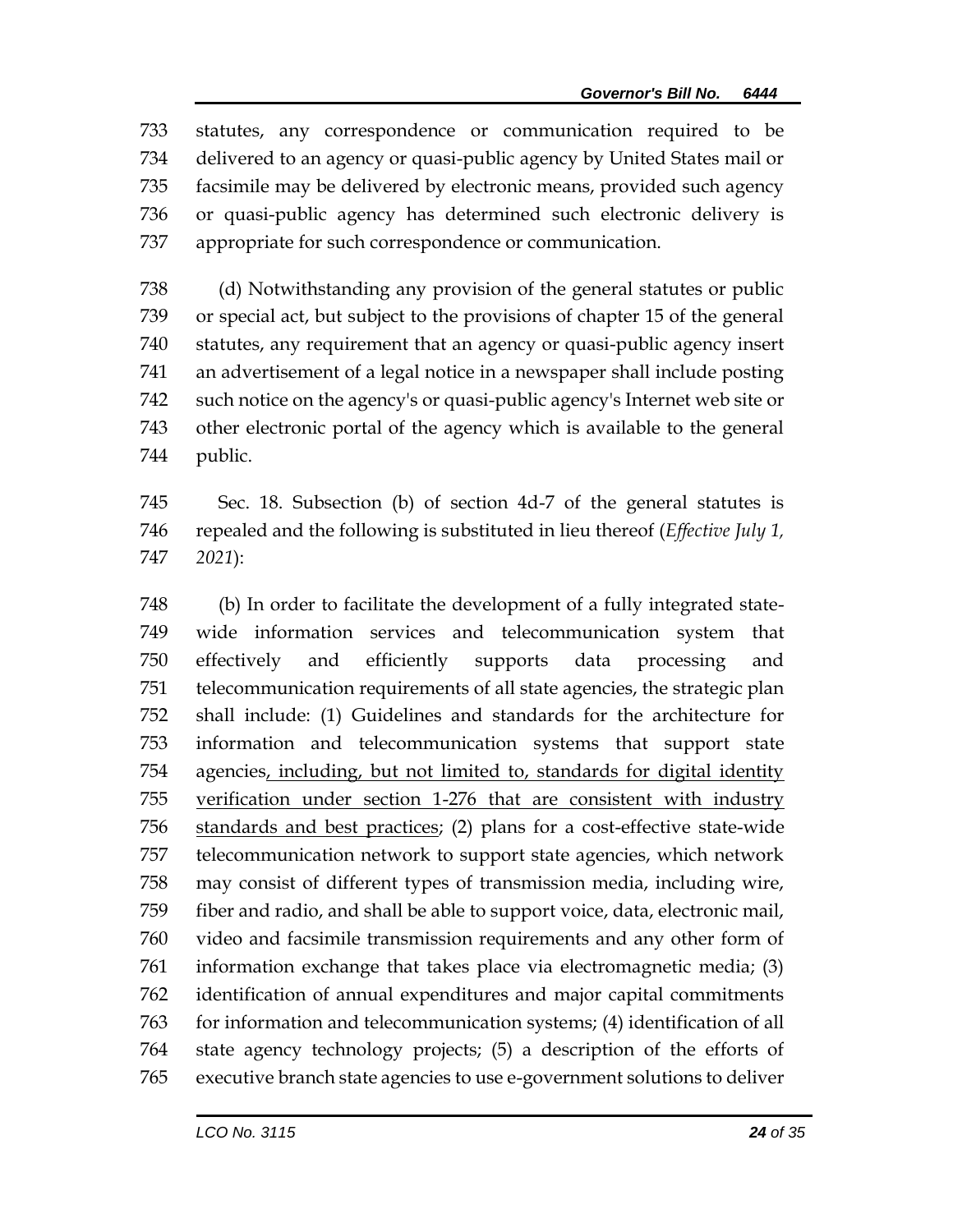state services and conduct state programs, including the feedback and demands of clients of such agencies received by such agencies and such agencies' plans to address client concerns by using online solutions, when such solutions are determined feasible by such agencies; and (6) potential opportunities for increasing the efficiency or reducing the costs of the state's information and telecommunication systems.

 Sec. 19. Section 4a-67d of the general statutes is repealed and the following is substituted in lieu thereof (*Effective July 1, 2021*):

 (a) The fleet average for cars or light duty trucks purchased by the state shall: (1) On and after October 1, 2001, have a United States Environmental Protection Agency estimated highway gasoline mileage rating of at least thirty-five miles per gallon and on and after January 1, 2003, have a United States Environmental Protection Agency estimated highway gasoline mileage rating of at least forty miles per gallon, (2) comply with the requirements set forth in 10 CFR 490 concerning the percentage of alternative-fueled vehicles required in the state motor vehicle fleet, and (3) obtain the best achievable mileage per pound of carbon dioxide emitted in its class. The alternative-fueled vehicles purchased by the state to comply with said requirements shall be capable of operating on natural gas or electricity or any other system acceptable to the United States Department of Energy that operates on fuel that is available in the state.

 (b) Notwithstanding any other provisions of this section, (1) on and after January 1, 2008: (A) At least fifty per cent of all cars and light duty trucks purchased or leased by the state shall be alternative-fueled, hybrid electric or plug-in electric vehicles, (B) all alternative-fueled vehicles purchased or leased by the state shall be certified to the California Air Resources Board's Low Emission Vehicle II Ultra Low Emission Vehicle Standard, and (C) all gasoline-powered light duty and hybrid vehicles purchased or leased by the state shall, at a minimum, be certified to the California Air Resource Board's Low Emission Vehicle II Ultra Low Emission Vehicle Standard, (2) on and after January 1, 2012, one hundred per cent of such cars and light duty trucks shall be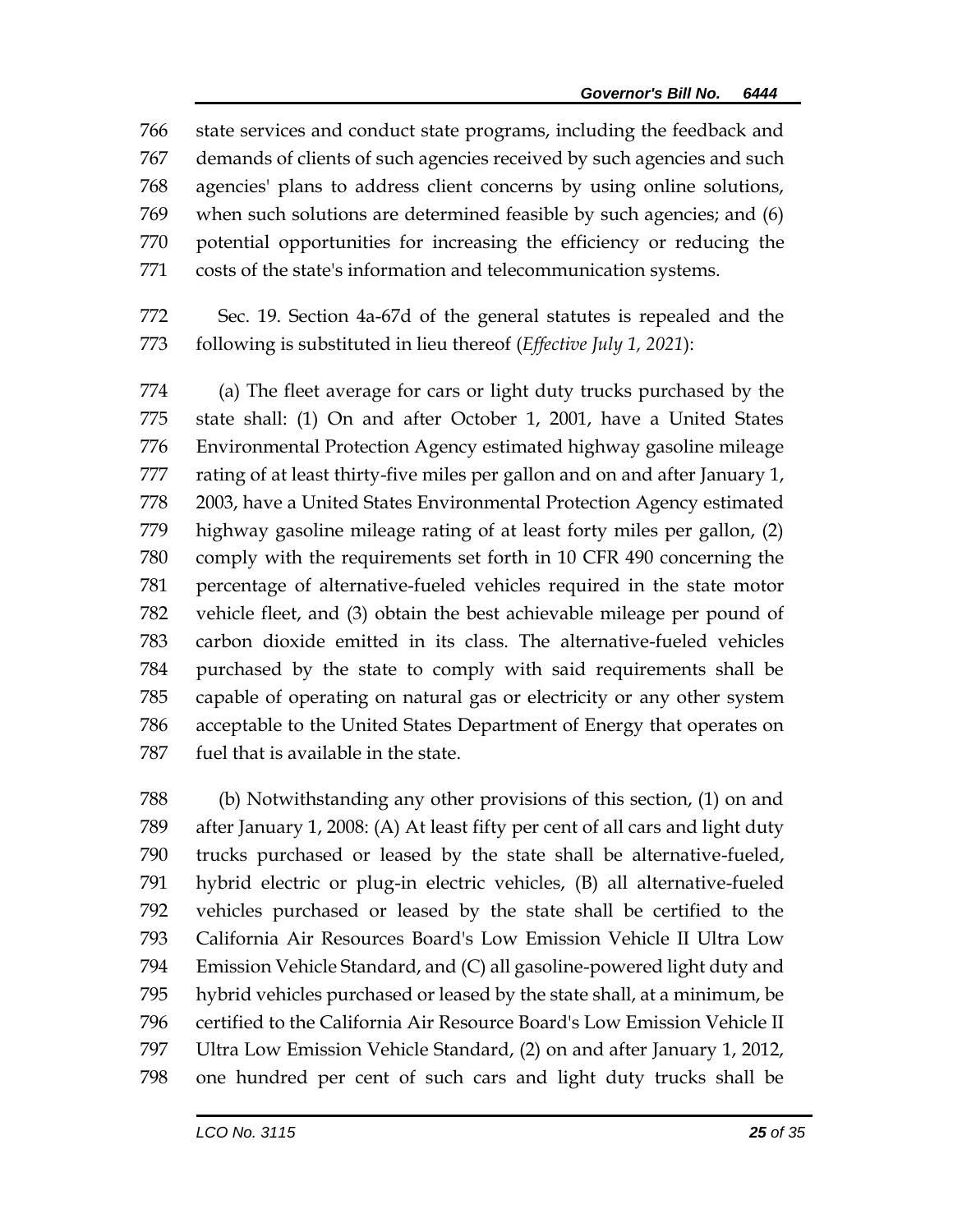alternative-fueled, hybrid electric or plug-in electric vehicles, and (3) on and after January 1, 2030, at least fifty per cent of such cars and light duty trucks shall be zero-emission vehicles.

 (c) On and after January 1, 2030, at least thirty per cent of all buses purchased or leased by the state shall be zero-emission buses.

 **[**(d) If the Commissioner of Administrative Services determines that the vehicles required by the provisions of subsections (b) and (c) of this section are not available for purchase or lease, the Commissioner of Administrative Services shall include an explanation of such determination in the annual report described in subsection (g) of this section.**]**

 **[**(e)**]** (d) The provisions of subsections (a) to (c), inclusive, of this section shall not apply to any emergency vehicle.

 **[**(f)**]** (e) As used in this section, (1) "emergency vehicle" means a vehicle used by the Department of Motor Vehicles, Department of Emergency Services and Public Protection, Department of Energy and Environmental Protection, Department of Correction, Office of State Capitol Police, Department of Mental Health and Addiction Services, Department of Developmental Services, Department of Social Services, Department of Children and Families, Department of Transportation, Judicial Department, Board of Pardons and Paroles, Board of Regents for Higher Education, The University of Connecticut or The University of Connecticut Health Center for law enforcement or emergency response purposes, (2) "hybrid" means a passenger car that draws acceleration energy from two on-board sources of stored energy that consists of either an internal combustion or heat engine which uses combustible fuel and a rechargeable energy storage system, and, for any passenger car or light duty truck with a model year of 2004 or newer, that is certified to meet or exceed the California Air Resources Board's LEV (Low Emission Vehicle) II LEV Standard, (3) "zero-emission vehicle" means a battery electric vehicle, hybrid electric vehicle, range-extended electric vehicle and any vehicle that is certified by the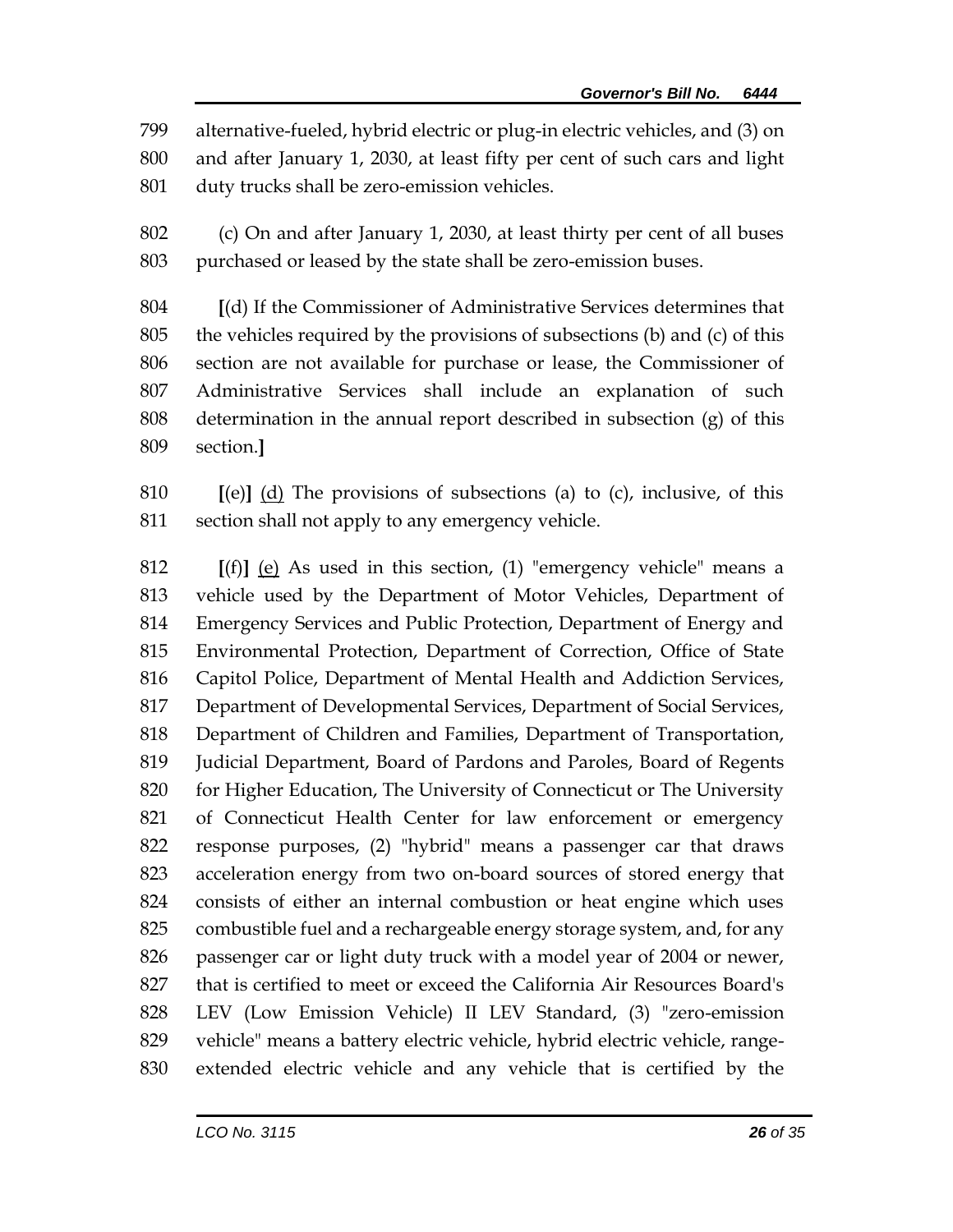executive officer of the California Air Resources Board to produce zero emissions of any criteria pollutant under all operational modes and conditions, and (4) "zero-emission bus" means any urban bus certified by the executive officer of the California Air Resources Board to produce zero emissions of any criteria pollutant under all operational modes and conditions.

 **[**(g) On or before January 1, 2008, and annually thereafter, the Commissioner of Administrative Services, in consultation with the Commissioner of Transportation, shall file a report with the joint standing committees of the General Assembly having cognizance of matters relating to government administration, the environment and energy that includes: (1) Details on the composition of the state fleet, including, but not limited to, a listing of all vehicles owned, leased or used by the Departments of Transportation and Emergency Services and Public Protection, the make, model and fuel type of vehicles that compose the state fleet and the amount of fuel, including alternative fuels, that each vehicle uses, (2) any changes to the determination made by the Commissioner of Energy and Environmental Protection pursuant to subsection (a) of section 35 of public act 07-4 of the June special session\* or any update concerning the waiver application submitted pursuant to subsection (a) of section 35 of public act 07-4 of the June special session\*, as applicable, (3) any changes or amendments to the plan required by subsection (b) of section 35 of public act 07-4 of the June special session\*, (4) any changes or amendments to the plan required by subsection (c) of section 35 of public act 07-4 of the June special session\*, (5) a vehicle purchasing and procurement three-year plan that aligns with the requirements of subdivision (3) of subsection (b) of this section and subsection (c) of this section, and (6) an assessment of the availability of zero-emission medium and heavy duty trucks and the feasibility of the state purchasing or leasing zero-emission medium and heavy duty trucks. The Departments of Transportation and Emergency Services and Public Protection shall submit all data requested of said departments by the Department of Administrative Services in connection with the preparation of such report.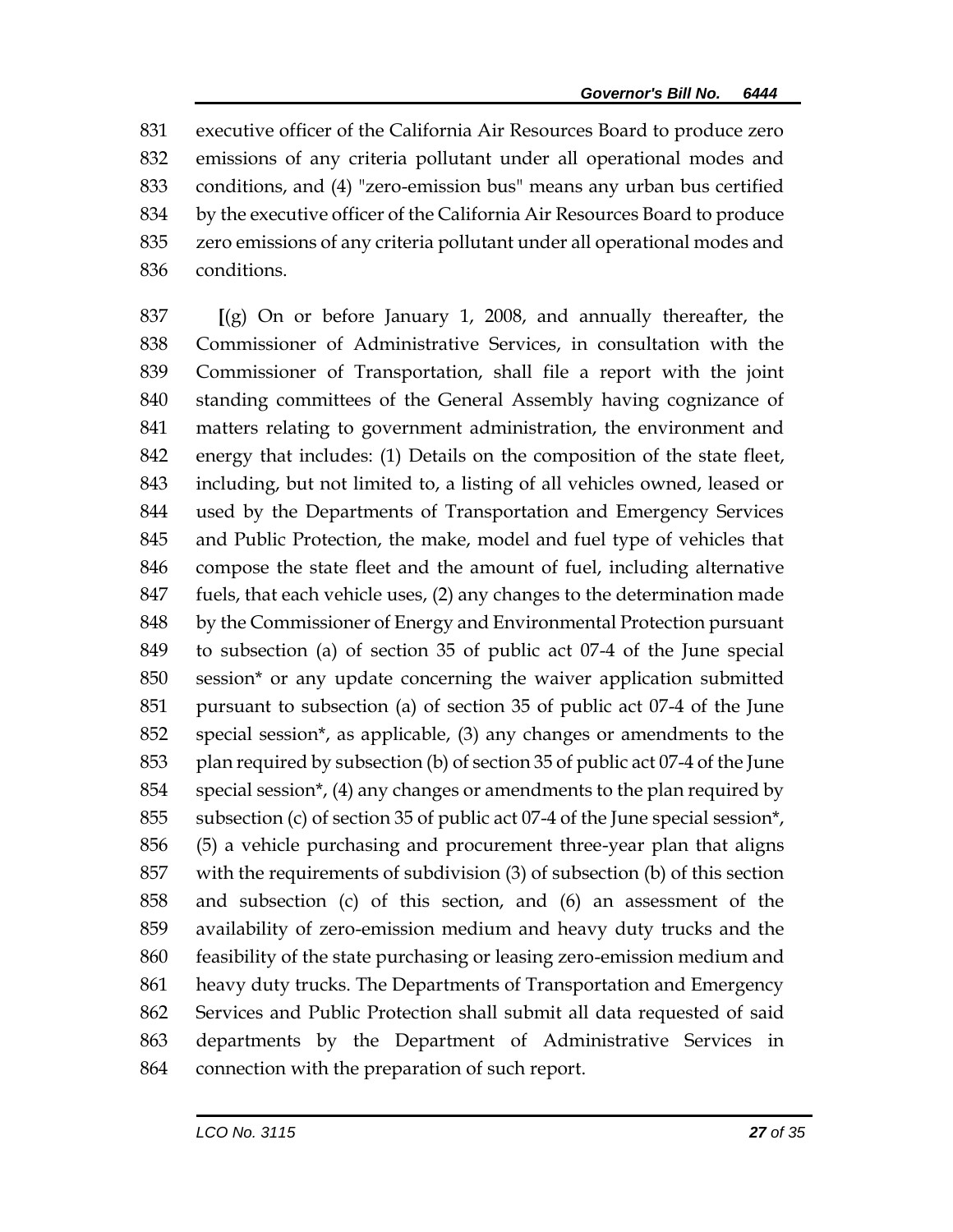(h) The Commissioner of Administrative Services may enter into any agreement necessary to carry out the provisions of subsection (g) of this section.**]**

 **[**(i)**]** (f) In performing the requirements of this section, the Commissioners of Administrative Services, Energy and Environmental Protection and Transportation shall, whenever possible, consider the use of and impact on Connecticut-based companies.

 **[**(j)**]** (g) The Commissioner of Administrative Services, in consultation with the Commissioner of Transportation, shall study the feasibility of creating a competitive bid process for the aggregate procurement of zero-emission vehicles and zero-emission buses and determine whether such aggregate procurement would achieve a cost savings on the purchase of such vehicles and buses and related administrative costs. On or before January 1, 2020, the Commissioner of Administrative Services shall report, in accordance with the provisions of section 11-4a, on the results of such study to the joint standing committees of the General Assembly having cognizance of matters relating to government administration and transportation. The Commissioner of Administrative Services may proceed with such aggregate procurement if the commissioner determines such aggregate procurement would achieve a cost savings.

 Sec. 20. Subsection (e) of section 4a-52a of the general statutes is repealed and the following is substituted in lieu thereof (*Effective July 1, 2021*):

 (e) Notwithstanding the provisions of sections 4a-51 and 4a-52, the Commissioner of Administrative Services may delegate authority to any state agency to purchase supplies, materials, equipment and contractual services, consistent with section 4a-67c, if the commissioner determines, in writing, that (1) such delegation would reduce state purchasing costs or result in more efficient state purchasing, and (2) the agency has employees with experience and expertise in state purchasing statutes, regulations and procedures. In determining which agencies to delegate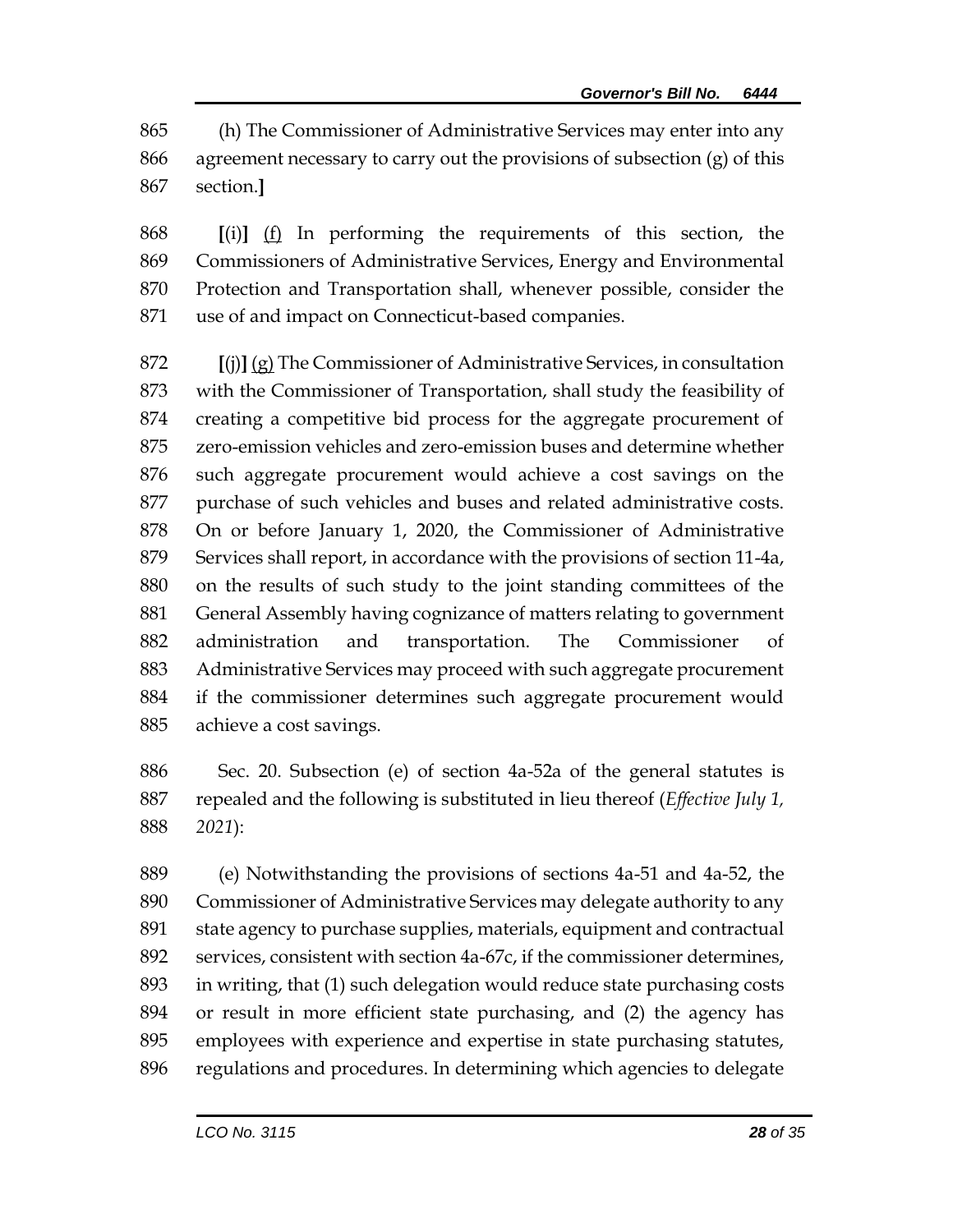such purchasing authority to, the commissioner shall give preference to agencies which have exceeded the set-aside requirements of section 4a-899 60g, as amended by this act. An agency to whom such authority is delegated shall comply with all such statutes, regulations and procedures. **[**and shall submit annual reports to the Commissioner of Administrative Services on its purchase orders, in a format prescribed by the commissioner.**]** The Commissioner of Administrative Services or his or her designee shall periodically review each such delegation of purchasing authority and may revoke or modify a delegation upon determining that the agency has violated any provision of the delegation or that there is evidence of insufficient competition in the competitive bidding or competitive negotiation process.

 Sec. 21. Section 4a-6 of the general statutes is repealed and the following is substituted in lieu thereof (*Effective July 1, 2021*):

 **[**(a)**]** No state agency shall enter into any agreement, whether oral or written, or renew any agreement for the leasing of any personal property, except upon approval of the Commissioner of Administrative Services and subject to such procedures as the commissioner may establish respecting the leasing of personal property. The commissioner shall cause to be kept a complete record of all personal property leased by state agencies, the location of each item of such property and a copy of all leasing agreements and renewals thereof.

 **[**(b) On or before the fourth Wednesday after the convening of each regular session of the General Assembly, the commissioner shall file with the joint standing committee of the General Assembly having cognizance of matters relating to appropriations and the budgets of state agencies, a complete listing of all items of personal property leased by state agencies, indicating each item leased, the lessee agency, the lessor and the annual rental thereof.**]**

 Sec. 22. Section 4b-2 of the general statutes is repealed and the following is substituted in lieu thereof (*Effective July 1, 2021*):

The Commissioner of Administrative Services shall: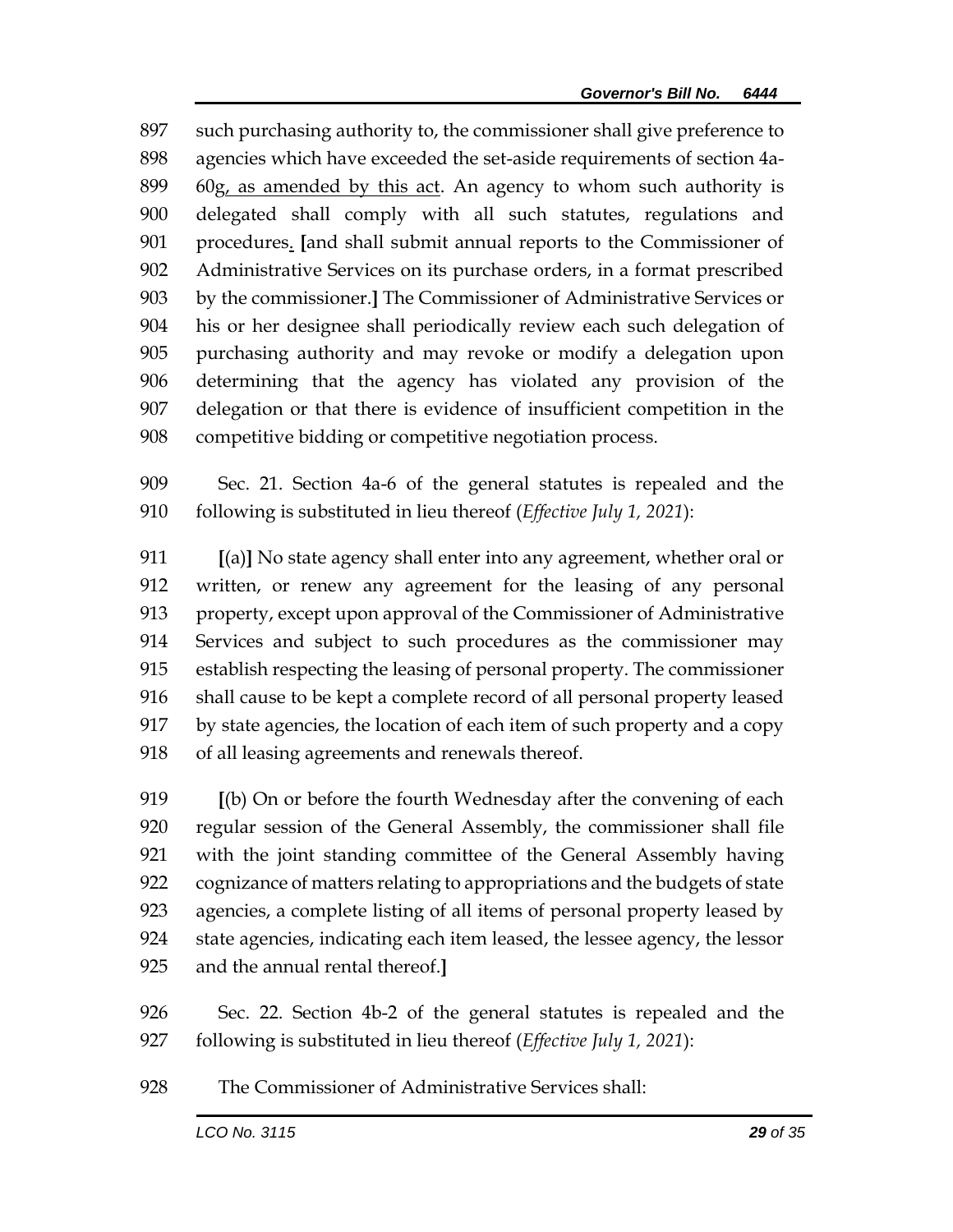**[**(1) Submit to the board on September first of each year a report which shall include all pertinent data on his operations concerning realty acquisitions and the projected needs of the state. On or before October first of each year, the board shall submit such report with recommendations, comments, conclusions or other pertinent information to the Governor and the members of the joint standing committees of the General Assembly having cognizance of matters relating to appropriations and the budgets of state agencies and to state finance, revenue and bonding.**]**

 **[**(2)**]** (1) Consult and cooperate with professional bodies and groups concerning the purposes of sections 2-90, 4b-2 to 4b-5, inclusive, 4b-23, 4b-24, 4b-26, 4b-27 and 4b-32; **[**.**]** and

 **[**(3)**]** (2) Keep and maintain proper financial records with respect to real estate acquisition activities for use in calculating the costs of **[**his**]** 943 the commissioner's operation.

 Sec. 23. Section 29-251a of the general statutes is repealed and the following is substituted in lieu thereof (*Effective July 1, 2021*):

 As used in this section, "program requirements" means any program or part of a program which is required by law. The Commissioner of Administrative Services, in consultation with the Codes and Standards Committee, shall conduct a review of existing regulations of each state agency to determine whether any provision of such regulations conflicts with the State Building Code, the Fire Safety Code, the State Fire Prevention Code or any other fire safety regulation adopted under this chapter. The commissioner shall make recommendations to the department head of any state agency which has regulations that are in conflict with the State Building Code, the Fire Safety Code, the State Fire Prevention Code or any other fire safety regulation adopted under this chapter for the amendment of such regulations so they no longer are in conflict with said codes or any such fire safety regulations. Not later than ninety days following receipt of such recommendations, the department head of such state agency shall initiate the process under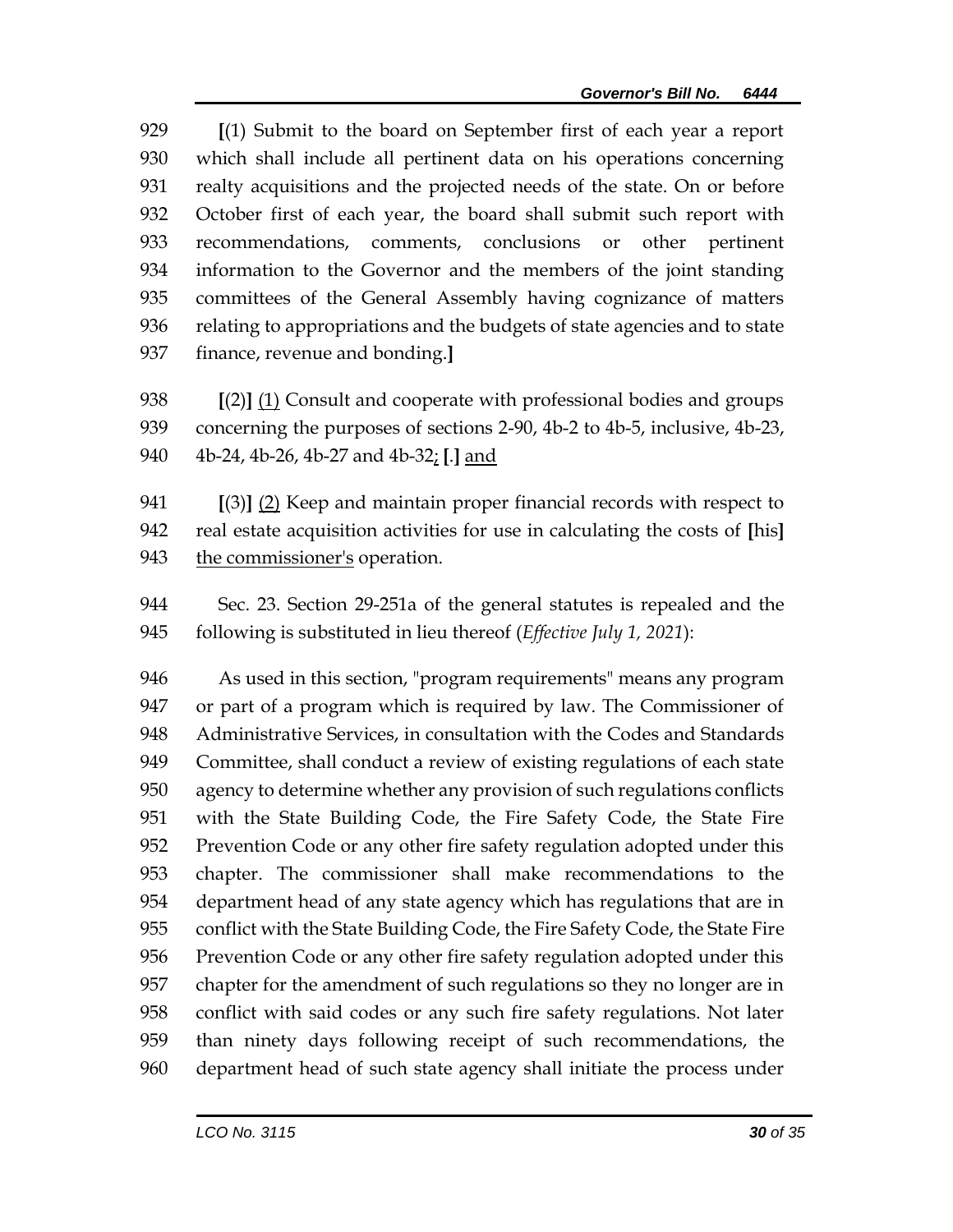chapter 54 to amend or repeal such regulation in order to bring such regulation into compliance with the State Building Code, the Fire Safety Code, the State Fire Prevention Code or any other fire safety regulation adopted under this chapter as the case may be, unless the amendment or repeal of such regulation would result in a conflict with the applicable agency's program requirements. **[**The Commissioner of Administrative Services, in consultation with the Codes and Standards Committee, shall report such recommendations to the joint standing committee of the General Assembly having cognizance of matters relating to public safety.**]**

 Sec. 24. Section 29-418 of the general statutes is repealed and the following is substituted in lieu thereof (*Effective July 1, 2021*):

 (a) All testing by or on behalf of a holder of a cigarette manufacturer's license or by or on behalf of the Office of the State Fire Marshal to determine a cigarette's compliance with the performance standard specified in this section shall be conducted in accordance with the following requirements:

 (1) Testing of cigarettes shall be conducted in accordance with the American Society of Testing and Materials or "ASTM" standard E2187- 04, "Standard Test Method for Measuring the Ignition Strength of Cigarettes" or a subsequent ASTM Standard Test Method for Measuring the Ignition Strength of Cigarettes upon a finding by the State Fire Marshal that such subsequent method does not result in a change in the percentage of full-length burns exhibited by any tested cigarette when compared to the percentage of full-length burns the same cigarette would exhibit when tested in accordance with ASTM standard E2187- 04 and the performance standard in subdivision (3) of this subsection;

(2) Testing shall be conducted on ten layers of filter paper;

 (3) Not more than twenty-five per cent of the cigarettes tested in a test trial in accordance with this section shall exhibit full-length burns. Forty replicate tests shall comprise a complete test trial for each cigarette tested;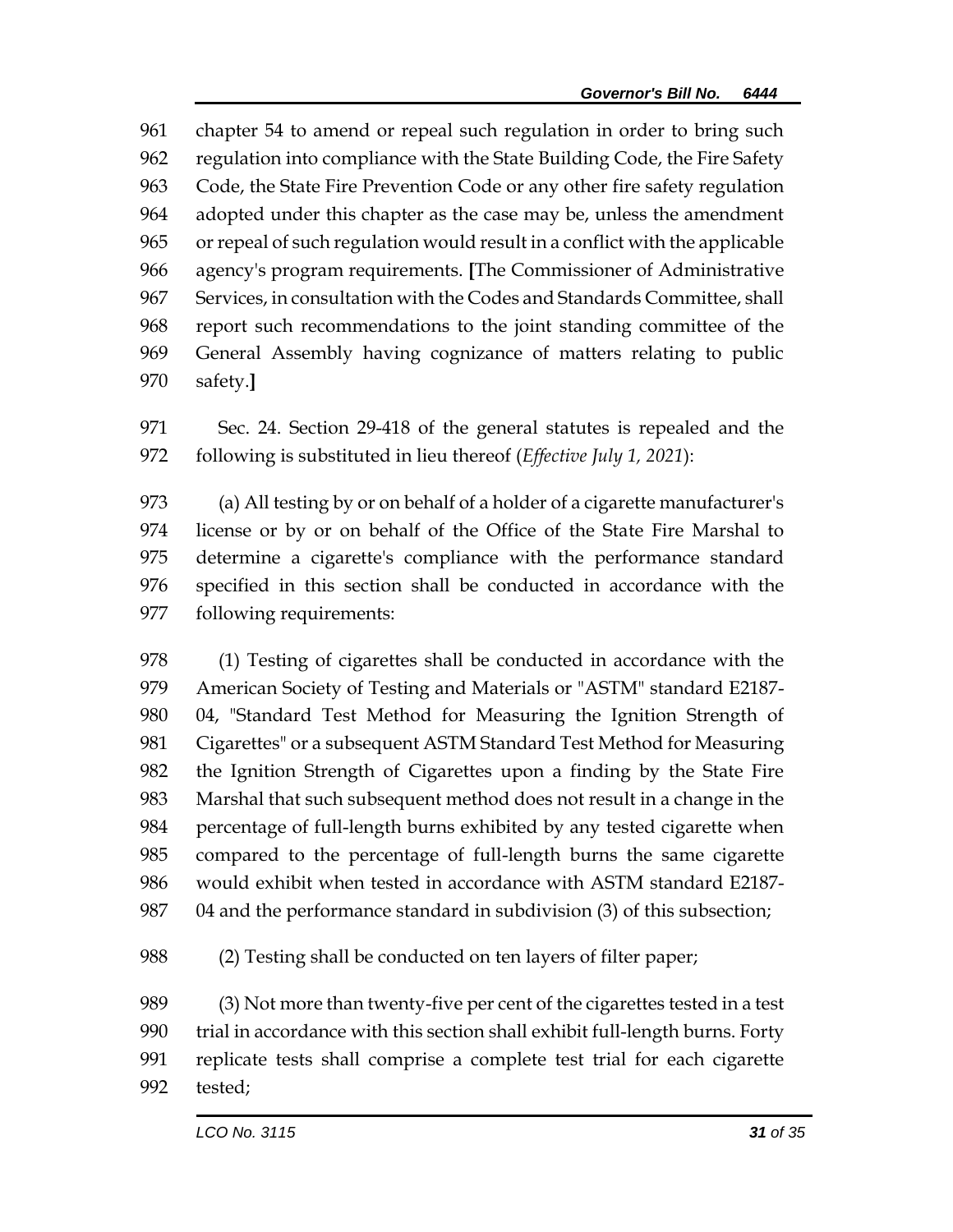(4) The performance standard required by this section shall only be applied to a complete test trial;

 (5) Written certifications shall be based upon testing conducted by a laboratory that has been accredited pursuant to standard ISO or IEC 17025 of the International Organization for Standardization or such other comparable accreditation standard as the Office of the State Fire Marshal may require by regulation;

 (6) Laboratories conducting testing in accordance with this section shall implement a quality control and quality assurance program that includes a procedure that will determine the repeatability of the testing results. The repeatability value shall be no greater than 0.19. Such program ensures that the testing repeatability remains within the required repeatability value set forth in this subdivision for all test trials used to certify cigarettes in accordance with this section and section 29- 419; and

 (7) No additional testing under this section is required if cigarettes are tested consistent with this section for any other purpose.

 (b) Each cigarette that uses lowered permeability bands in the cigarette paper to achieve compliance with the performance standard set forth in this section shall have not less than two nominally identical bands on the paper surrounding the tobacco column. At least one complete band shall be located not less than fifteen millimeters from the lighting end of the cigarette. For cigarettes on which the bands are 1016 positioned by design, there shall be not less than two bands fully located at least fifteen millimeters from the lighting end and ten millimeters from the filter end of the tobacco column, or ten millimeters from the labeled end of the tobacco column for nonfiltered cigarettes.

 (c) A holder of a cigarette manufacturer's license that manufactures a cigarette that the State Fire Marshal determines cannot be tested in accordance with the test method prescribed in subdivision (1) of subsection (a) of this section may propose an alternate test method and performance standard for the cigarette to the State Fire Marshal. Upon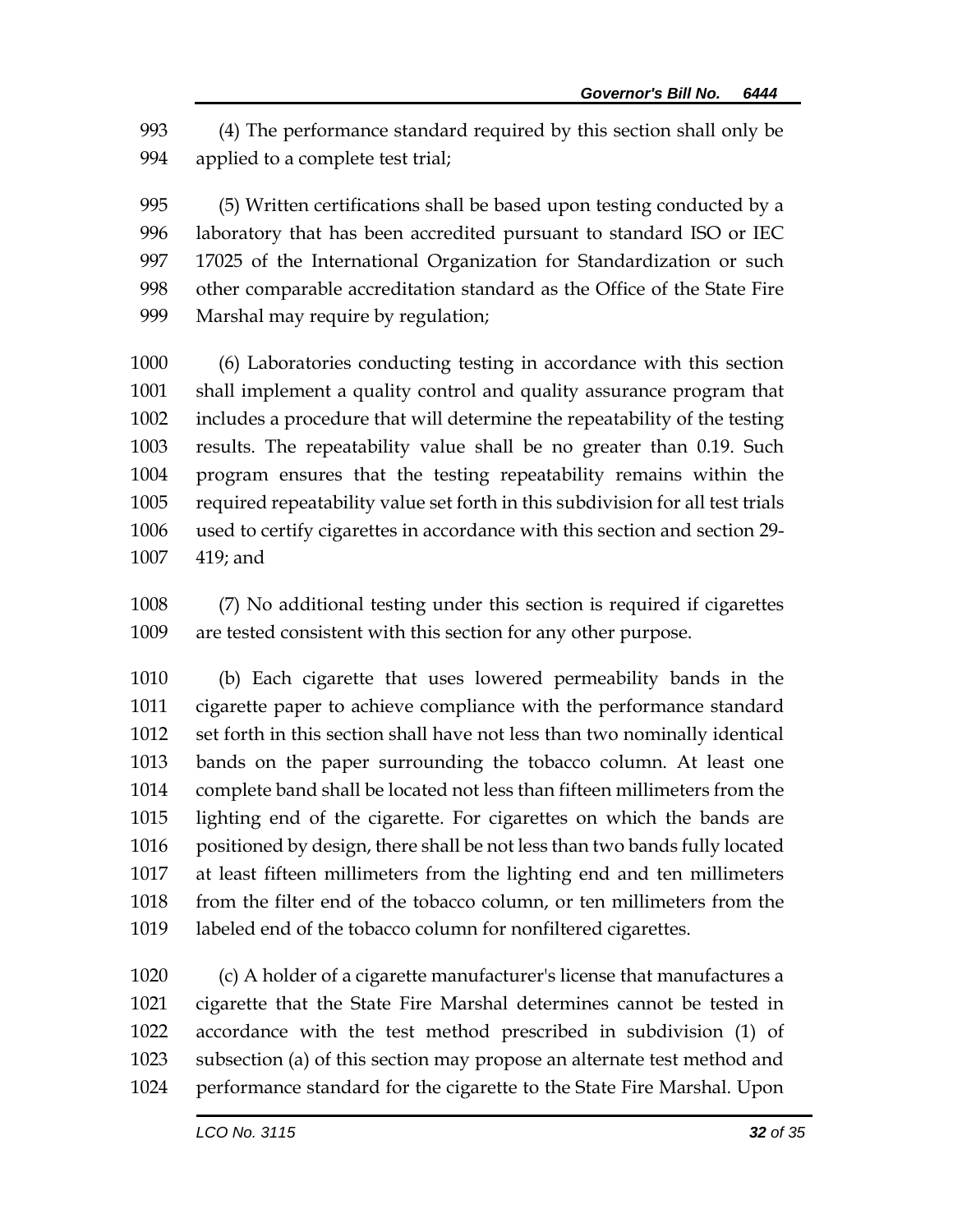approval and a determination by the State Fire Marshal that the performance standard proposed by the holder is equivalent to the performance standard prescribed in subdivision (3) of subsection (a) of this section, the holder may employ such test method and performance standard to certify such cigarette pursuant to section 29-419. If the State Fire Marshal determines that another state has enacted reduced cigarette ignition propensity standards that include a test method and performance standard that are the same as those contained in this section, and the State Fire Marshal finds that the officials responsible for implementing those requirements have approved the proposed alternative test method and performance standard for a particular cigarette proposed by a holder as meeting the reduced cigarette ignition propensity standards of that state's law or regulations under a legal provision comparable to this section, then the State Fire Marshal shall authorize that holder to employ the alternative test method and performance standard to certify that cigarette for sale in this state, unless the State Fire Marshal has a reasonable basis for deciding that the alternative test should not be accepted under said sections. All other applicable requirements of this section shall apply to the holder.

 (d) Each holder of a cigarette manufacturer's license shall maintain copies of the reports of all tests conducted on all cigarettes with respect to which such holder has submitted written certification in accordance with the provisions of section 29-419. Such holder shall provide copies of the reports available to the Office of the State Fire Marshal and to the office of the Attorney General upon written request. Any holder that fails to provide such copies not later than sixty days after receiving a written request shall be subject to a civil penalty not to exceed ten thousand dollars for each day after the sixtieth day that the holder does not make such copies available.

 **[**(e) The State Fire Marshal shall review the effectiveness of the implementation of this section and shall submit a report to the joint standing committee of the General Assembly having cognizance of matters relating to public safety, in accordance with section 11-4a, containing the State Fire Marshal's findings and, if appropriate,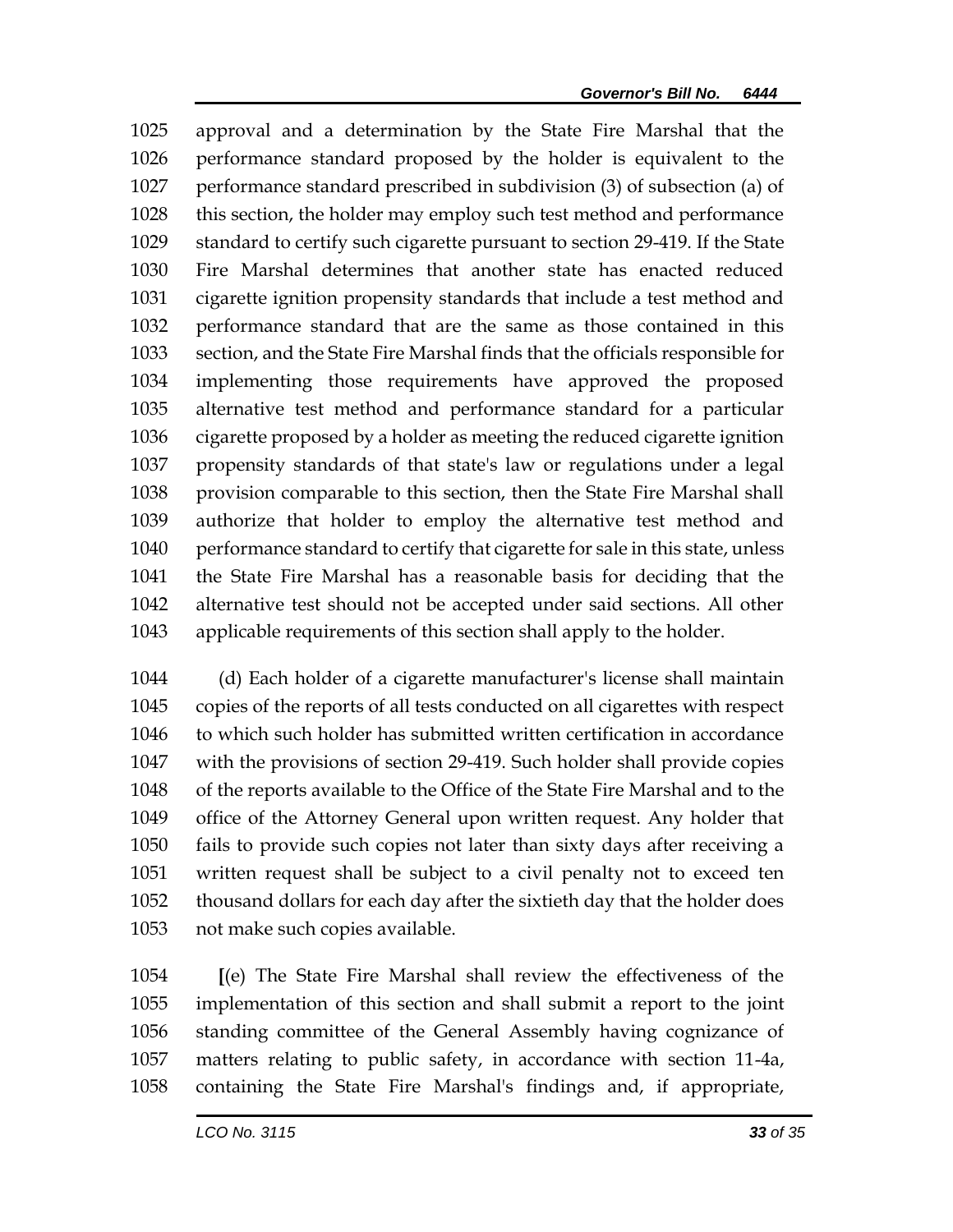recommendations for legislation to improve the effectiveness of this section. Such report shall be submitted not later than June 30, 2011, and every three years thereafter.**]**

 Sec. 25. Subsection (a) of section 1-83 of the general statutes is repealed and the following is substituted in lieu thereof (*Effective July 1, 2021*):

 (a) (1) All state-wide elected officers, members of the General Assembly, department heads and their deputies, members or directors of each quasi-public agency, members of the Investment Advisory Council and such members of the Executive Department and such employees of quasi-public agencies as the Governor shall require, shall file, under penalty of false statement, a statement of financial interests for the preceding calendar year with the Office of State Ethics on or before the May first next in any year in which they hold such an office or position. If, in any year, May first falls on a weekend or legal holiday, such statement shall be filed not later than the next business day. Any such individual who leaves his or her office or position shall file a statement of financial interests covering that portion of the year during which such individual held his or her office or position. The Office of State Ethics shall notify such individuals of the requirements of this subsection not later than sixty days after their departure from such office or position. Such individuals shall file such statement not later 1081 than sixty days after receipt of the notification.

 (2) Each state agency, department, board and commission shall develop and implement, in cooperation with the Office of State Ethics, an ethics statement as it relates to the mission of the agency, department, board or commission. The executive head of each such agency, department, board or commission shall be directly responsible for the development and enforcement of such ethics statement and shall file a copy of such ethics statement with **[**the Department of Administrative Services and**]** the Office of State Ethics.